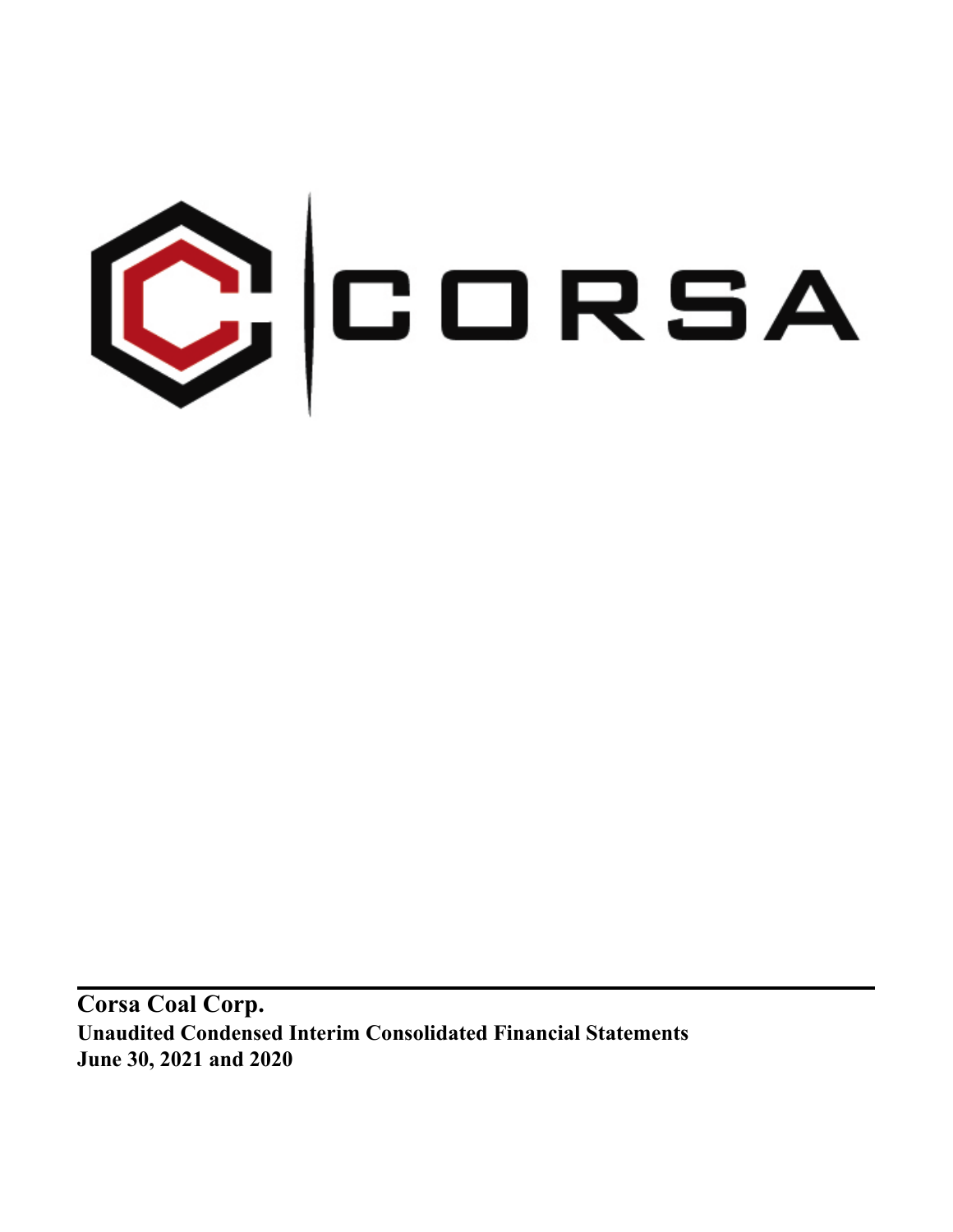# **Corsa Coal Corp. Unaudited Condensed Interim Consolidated Balance Sheets Expressed in United States dollars, tabular amounts in thousands**

| <b>Assets</b>                                                 |                          | June 30,<br>2021 |                          | December 31,<br>2020 |
|---------------------------------------------------------------|--------------------------|------------------|--------------------------|----------------------|
| Cash                                                          | $\overline{\mathcal{S}}$ | 16,508           | $\overline{\mathcal{S}}$ | 24,480               |
| Accounts receivable (note 3)                                  |                          | 13,825           |                          | 5,442                |
| Prepaid expenses and other current assets                     |                          | 1,984            |                          | 3,443                |
| Inventories (note 4)                                          |                          | 12,151           |                          | 9,149                |
| <b>Current Assets</b>                                         |                          | 44,468           |                          | 42,514               |
| Restricted cash and investments (note 5)                      |                          | 41,835           |                          | 39,420               |
| Advance royalties and other assets                            |                          | 2,977            |                          | 2,798                |
| Property, plant and equipment, net (note 6)                   |                          | 118,637          |                          | 125,420              |
| <b>Total Assets</b>                                           | $\mathbb S$              | 207,917          | $\mathbb{S}$             | 210,152              |
| <b>Liabilities</b>                                            |                          |                  |                          |                      |
| Accounts payable and accrued liabilities (note 7)             | \$                       | 15,075           | \$                       | 9,940                |
| Lease liabilities – current (note $8$ )                       |                          | 1,353            |                          | 1,409                |
| Loans payable, $net$ – current (note 9)                       |                          | 3,125            |                          | 4,142                |
| Paycheck Protection Program Ioan payable – current (note 9)   |                          | 279              |                          | 654                  |
| Other liabilities - current (note 10)                         |                          | 1,392            |                          | 1,625                |
| Reclamation and water treatment provision (note 11)           |                          | 2,646            |                          | 2,646                |
| <b>Current Liabilities</b>                                    |                          | 23,870           |                          | 20,416               |
| Revolving credit facility (note 9)                            |                          |                  |                          |                      |
| Loans payable, net - long-term (note 9)                       |                          | 27,311           |                          | 28,446               |
| Paycheck Protection Program loan payable – long-term (note 9) |                          | 847              |                          | 472                  |
| Lease liabilities $-$ long-term (note 8)                      |                          | 2,142            |                          | 2,772                |
| Other liabilities $-$ long-term (note 10)                     |                          | 4,831            |                          | 5,466                |
| Reclamation and water treatment provision (note 11)           |                          | 63,400           |                          | 64,863               |
| <b>Total Liabilities</b>                                      |                          | 122,401          |                          | 122,435              |
| <b>Equity</b>                                                 |                          |                  |                          |                      |
| Share capital (note 12)                                       |                          | 225,091          |                          | 180,130              |
| Contributed surplus                                           |                          | 163              |                          | 341                  |
| Accumulated deficit                                           |                          | (139, 738)       |                          | (137, 856)           |
| <b>Total Shareholders' Equity</b>                             |                          | 85,516           |                          | 42,615               |
| Non-controlling interest                                      |                          |                  |                          | 45,102               |
| <b>Total Equity</b>                                           |                          | 85,516           |                          | 87,717               |
| <b>Total Liabilities and Equity</b>                           | $\overline{\mathcal{S}}$ | 207,917          | \$                       | 210,152              |

Commitments and Contingencies (note 23)

*The accompanying notes are an integral part of these unaudited condensed interim consolidated financial statements.*

Approved by the Board of Directors:

*/s/ Robert C. Sturdivant /s/ Alan M. De'Ath* 

Robert C. Sturdivant, Director Alan M. De'Ath, Director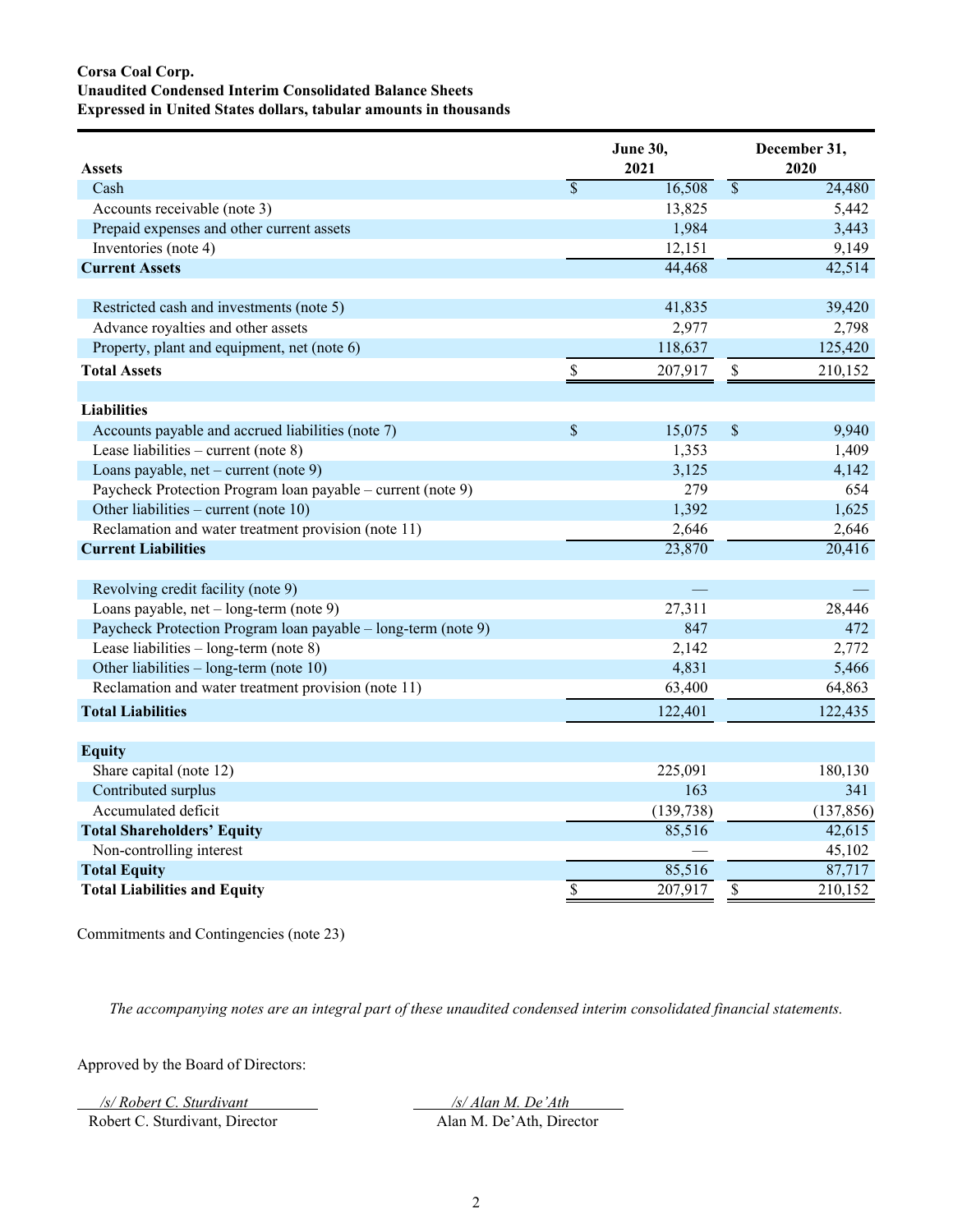# **Corsa Coal Corp.**

**Unaudited Condensed Interim Consolidated Statements of Operations and Comprehensive Income (Loss) Expressed in United States dollars, tabular amounts in thousands except for per share amounts**

|                       |                           | For the three months ended                                                                                                     | For the six months ended                      |                                                                                             |                    |                                                                                                            |  |  |  |
|-----------------------|---------------------------|--------------------------------------------------------------------------------------------------------------------------------|-----------------------------------------------|---------------------------------------------------------------------------------------------|--------------------|------------------------------------------------------------------------------------------------------------|--|--|--|
| 2021                  |                           | 2020                                                                                                                           |                                               | 2021                                                                                        |                    | 2020                                                                                                       |  |  |  |
| $\mathbf{\hat{S}}$    |                           |                                                                                                                                |                                               |                                                                                             |                    | 88,065                                                                                                     |  |  |  |
|                       |                           | (40, 316)                                                                                                                      |                                               | (56,790)                                                                                    |                    | (85, 498)                                                                                                  |  |  |  |
|                       |                           | (41, 684)                                                                                                                      |                                               |                                                                                             |                    | (41, 684)                                                                                                  |  |  |  |
|                       |                           | (82,000)                                                                                                                       |                                               | (56,790)                                                                                    |                    | (127, 182)                                                                                                 |  |  |  |
|                       |                           | (40,776)                                                                                                                       |                                               | (1,745)                                                                                     |                    | (39,117)                                                                                                   |  |  |  |
|                       |                           |                                                                                                                                |                                               |                                                                                             |                    |                                                                                                            |  |  |  |
|                       |                           |                                                                                                                                |                                               |                                                                                             |                    | (4, 553)                                                                                                   |  |  |  |
|                       |                           |                                                                                                                                |                                               |                                                                                             |                    | (43, 670)                                                                                                  |  |  |  |
|                       |                           | 1,479                                                                                                                          |                                               | (2,730)                                                                                     |                    | (3,959)                                                                                                    |  |  |  |
| 1,081                 |                           | 10                                                                                                                             |                                               | 1,482                                                                                       |                    | 24                                                                                                         |  |  |  |
| 4,719                 |                           | 507                                                                                                                            |                                               | 4,943                                                                                       |                    | 592                                                                                                        |  |  |  |
| 2,153                 |                           | (41, 224)                                                                                                                      |                                               | (2,280)                                                                                     |                    | (47, 013)                                                                                                  |  |  |  |
|                       |                           |                                                                                                                                |                                               |                                                                                             |                    |                                                                                                            |  |  |  |
|                       |                           |                                                                                                                                |                                               |                                                                                             |                    | 89                                                                                                         |  |  |  |
|                       |                           |                                                                                                                                |                                               |                                                                                             |                    |                                                                                                            |  |  |  |
|                       |                           |                                                                                                                                |                                               |                                                                                             |                    | 89                                                                                                         |  |  |  |
| 2,153<br>$\mathbb{S}$ | $\boldsymbol{\mathsf{S}}$ |                                                                                                                                |                                               |                                                                                             |                    | (47, 102)                                                                                                  |  |  |  |
|                       |                           |                                                                                                                                |                                               |                                                                                             |                    |                                                                                                            |  |  |  |
| $\mathbb{S}$          |                           |                                                                                                                                |                                               |                                                                                             |                    | (40, 539)                                                                                                  |  |  |  |
| \$                    |                           |                                                                                                                                |                                               |                                                                                             |                    | (6, 563)                                                                                                   |  |  |  |
|                       |                           |                                                                                                                                |                                               |                                                                                             |                    |                                                                                                            |  |  |  |
| 0.02<br>$\mathbb{S}$  | <sup>\$</sup>             |                                                                                                                                |                                               |                                                                                             |                    | (0.43)                                                                                                     |  |  |  |
| \$<br>0.02            |                           |                                                                                                                                |                                               |                                                                                             |                    | (0.43)                                                                                                     |  |  |  |
|                       | 2,243                     | $30,426$ \$<br>(30, 474)<br>(30, 474)<br>(48)<br>(2,201)<br>(2,249)<br>(1,398)<br>\$<br>$(90)$ \$<br>$\boldsymbol{\mathsf{S}}$ | June 30,<br>(2, 444)<br>(43, 220)<br>89<br>89 | $41,224$ \$<br>$(41,313)$ \$<br>$(34,383)$ \$<br>$(6,930)$ \$<br>$(0.36)$ \$<br>$(0.36)$ \$ | (4,230)<br>(5,975) | <b>June 30,</b><br>$55,045$ \$<br>$(2,280)$ \$<br>$(2,139)$ \$<br>$(141)$ \$<br>$(0.02)$ \$<br>$(0.02)$ \$ |  |  |  |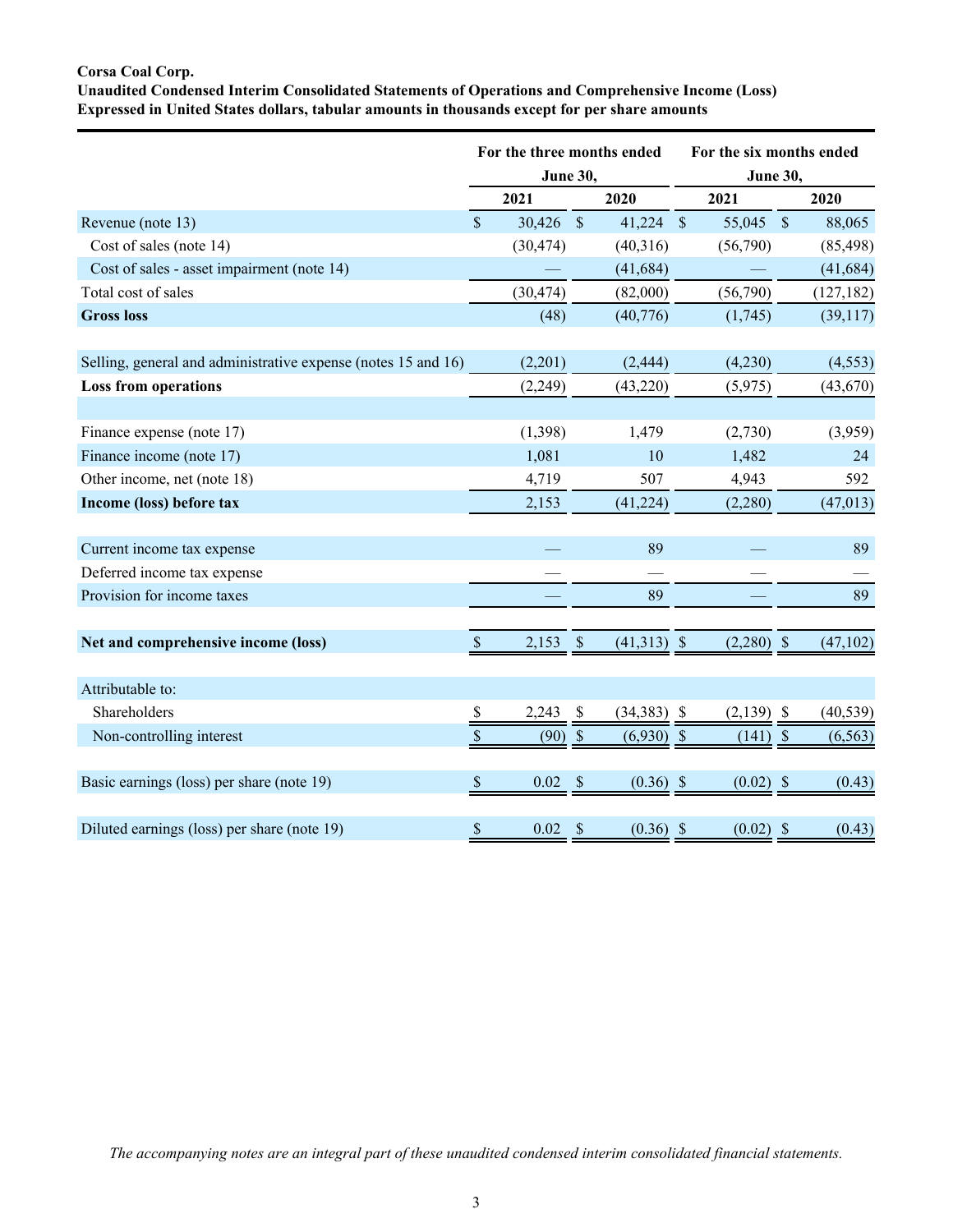# **Corsa Coal Corp. Unaudited Condensed Interim Consolidated Statements of Changes in Shareholders' Equity Expressed in United States dollars, tabular amounts in thousands**

|                                                  | For the six months ended June 30, 2021 |    |              |    |                    |    |                |                 |             |     |              |  |               |
|--------------------------------------------------|----------------------------------------|----|--------------|----|--------------------|----|----------------|-----------------|-------------|-----|--------------|--|---------------|
|                                                  | <b>Number</b>                          |    |              |    |                    |    |                |                 |             |     |              |  |               |
|                                                  | of Corsa                               |    |              |    |                    |    |                |                 |             |     |              |  |               |
|                                                  | Common                                 |    |              |    |                    |    |                |                 | Non-        |     |              |  |               |
|                                                  | <b>Shares</b>                          |    | <b>Share</b> |    | <b>Contributed</b> |    | Accumulated    |                 | Controlling |     | <b>Total</b> |  |               |
|                                                  | (000's)                                |    | Capital      |    | <b>Surplus</b>     |    | <b>Deficit</b> | <b>Interest</b> |             |     |              |  | <b>Equity</b> |
| Balance - January 1, 2021                        | 94,759                                 | S. | 180,130      | \$ | 341                | \$ | (137, 856)     | \$              | 45,102      | S   | 87,717       |  |               |
| Stock-based compensation<br>expense (note $16$ ) |                                        |    |              |    | 79                 |    |                |                 |             |     | 79           |  |               |
| Stock option expiration/forfeiture               |                                        |    |              |    | (257)              |    | 257            |                 |             |     |              |  |               |
| Redeemable unit redemption<br>(note 12)          | 8,516                                  |    | 44,961       |    |                    |    |                |                 | (44, 961)   |     |              |  |               |
| Net and comprehensive loss                       |                                        |    |              |    |                    |    | (2,139)        |                 | (141)       |     | (2,280)      |  |               |
| <b>Balance - June 30, 2021</b>                   | 103,275                                |    | 225,091      | S  | 163                | S  | (139, 738)     | S               |             | \$. | 85,516       |  |               |

|                                               |               | For the six months ended June 30, 2020 |         |   |                    |     |                |                |             |                 |              |               |  |
|-----------------------------------------------|---------------|----------------------------------------|---------|---|--------------------|-----|----------------|----------------|-------------|-----------------|--------------|---------------|--|
|                                               | <b>Number</b> |                                        |         |   |                    |     |                |                |             |                 |              |               |  |
|                                               | of Corsa      |                                        |         |   |                    |     |                |                |             |                 |              |               |  |
|                                               | Common        |                                        |         |   |                    |     |                |                | Non-        |                 |              |               |  |
|                                               | <b>Shares</b> | <b>Share</b>                           |         |   | <b>Contributed</b> |     | Accumulated    |                | Controlling |                 | <b>Total</b> |               |  |
|                                               | (000's)       |                                        | Capital |   |                    |     | <b>Surplus</b> | <b>Deficit</b> |             | <b>Interest</b> |              | <b>Equity</b> |  |
| <b>Balance - January 1, 2020</b>              | 94,759        | S                                      | 180,130 | S | 988                | \$. | (82,063)       | <sup>S</sup>   | 52,103      | S               | 151,158      |               |  |
| Stock-based compensation<br>expense (note 16) |               |                                        |         |   | 165                |     |                |                |             |                 | 165          |               |  |
| Stock option expiration/forfeiture            |               |                                        |         |   | (186)              |     | 186            |                |             |                 |              |               |  |
| Net and comprehensive loss                    |               |                                        |         |   |                    |     | (40, 539)      |                | (6, 563)    |                 | (47,102)     |               |  |
| <b>Balance - June 30, 2020</b>                | 94,759        |                                        | 180,130 | S | 967                |     | 122,416        |                | 45,540      |                 | 104,221      |               |  |

*The accompanying notes are an integral part of these unaudited condensed interim consolidated financial statements.*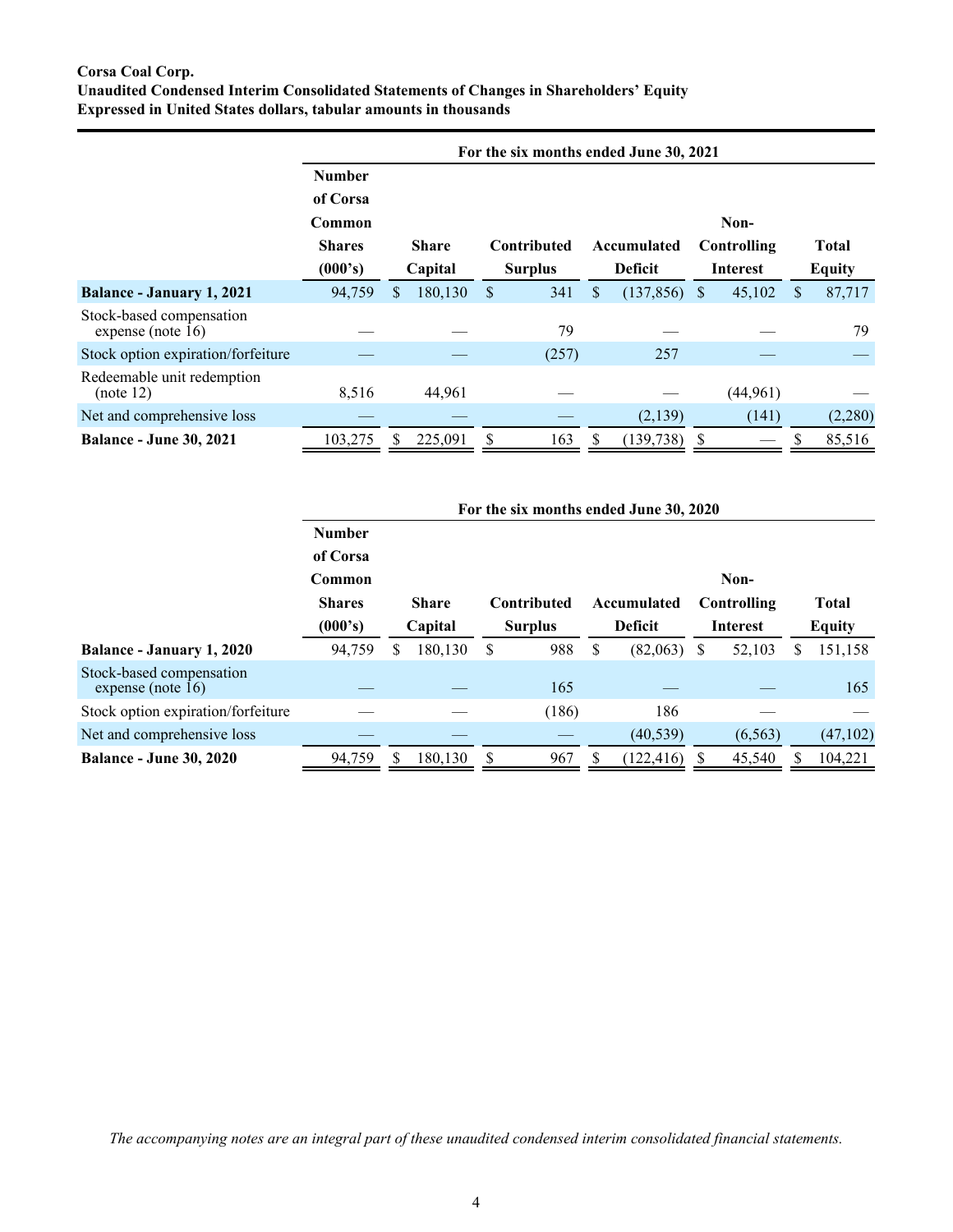# **Corsa Coal Corp. Unaudited Condensed Interim Consolidated Statements of Cash Flows Expressed in United States dollars, tabular amounts in thousands**

|                                                                     | For the three months ended |                        | For the six months ended |                       |
|---------------------------------------------------------------------|----------------------------|------------------------|--------------------------|-----------------------|
|                                                                     | <b>June 30,</b>            |                        | <b>June 30,</b>          |                       |
|                                                                     | 2021                       | 2020                   | 2021                     | 2020                  |
| <b>Operating Activities</b>                                         |                            |                        |                          |                       |
| Net and comprehensive income (loss)                                 | 2,153                      | $(41,313)$ \$          | $(2,280)$ \$             | (47, 102)             |
| Items not affecting cash:                                           |                            |                        |                          |                       |
| Amortization                                                        | 4,207                      | 5,020                  | 8,056                    | 11,524                |
| Stock-based compensation expense (note 16)                          | 42                         | 124                    | 79                       | 165                   |
| Non-cash finance expense (income)                                   | (615)                      | (2,381)                | (560)                    | 2,121                 |
| Asset impairment (note 6)                                           |                            | 41,684                 |                          | 41,684                |
| Change in estimate of reclamation provision                         |                            | 278                    |                          | 278                   |
| Write-off of advance royalties and other assets                     |                            | (13)                   |                          | 419                   |
| Other non-cash operating expense                                    | 367                        | 506                    |                          | 279                   |
| Cash spent on reclamation and water treatment activities (note 11)  | (1,106)                    | (838)                  | (1,738)                  | (1,792)               |
| Changes in working capital balances related to operations (note 20) | (7, 804)                   | 9,835                  | (4, 812)                 | 13,633                |
| Cash (used in) provided by operating activities                     | (2,756)                    | 12,902                 | (1,255)                  | 21,209                |
|                                                                     |                            |                        |                          |                       |
| <b>Investing Activities</b>                                         |                            |                        |                          |                       |
| Restricted cash and investments                                     | (1, 324)                   | (1,308)                | (2,085)                  | (2,204)               |
| Restricted cash and investments released                            | 519                        | 935                    | 519                      | 935                   |
| Advance royalties and other assets                                  | (127)                      | (153)                  | (245)                    | (303)                 |
| Proceeds from sale of assets                                        | 143                        |                        | 143                      |                       |
| Property, plant and equipment additions                             | (1, 324)                   | (545)                  | (1, 727)                 | (1,026)               |
| Cash used in investing activities                                   | (2,113)                    | (1,071)                | (3,395)                  | (2,598)               |
|                                                                     |                            |                        |                          |                       |
| <b>Financing Activities</b>                                         |                            |                        |                          |                       |
| Proceeds from Revolving Credit Facility borrowings                  |                            | 12,881                 |                          | 59,011                |
| Repayments of Revolving Credit Facility borrowings                  |                            | (21,265)               |                          | (73, 500)             |
| Proceeds from Paycheck Protection Program borrowings                |                            | 8,353                  |                          | 8,353                 |
| Repayment of loan payable                                           | (742)                      | (644)                  | (2,636)                  | (1,272)               |
| Repayment of notes payable                                          | $\overline{\phantom{0}}$   |                        |                          | (7)                   |
| Repayment of lease liabilities                                      | (348)                      | (261)                  | (686)                    | (491)                 |
| Cash used in financing activities                                   | (1,090)                    | (936)                  | (3, 322)                 | (7,906)               |
| Net (decrease) increase in cash for the period                      | (5,959)                    | 10,895                 | (7, 972)                 | 10,705                |
| Cash, beginning of period                                           | 22,467                     | 4,106                  | 24,480                   | 4,296                 |
| Cash, end of period                                                 | $\$$<br>16,508             | $\mathbb{S}$<br>15,001 | $\mathbb{S}$<br>16,508   | $\mathbb S$<br>15,001 |

Supplemental disclosure (note 20)

*The accompanying notes are an integral part of these unaudited condensed interim consolidated financial statements.*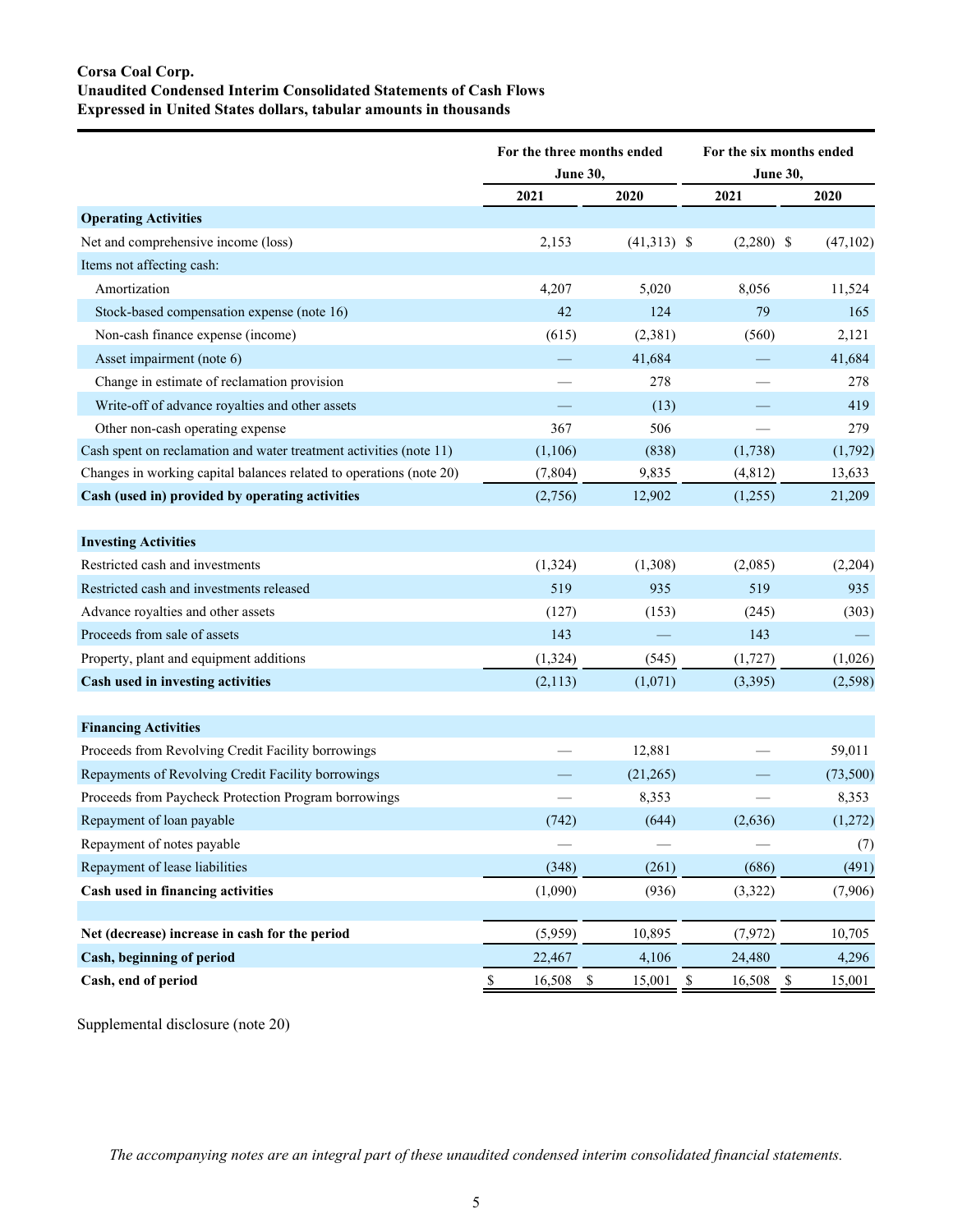# **1. Basis of Presentation and Nature of Operations**

## *Nature of Operations and COVID-19 Matter*

Corsa Coal Corp. ("Corsa" or the "Company") is in the business of mining, processing and selling metallurgical coal, as well as exploring, acquiring and developing resource properties that are consistent with its existing coal business. The Company is a corporation existing under the *Canada Business Corporations Act* and is domiciled in Canada. The registered office of Corsa is located at 199 Bay Street, Suite 5300, Commerce Court West, Toronto, Ontario, Canada, M5L 1B9, and the head/corporate office of Corsa is located at 1576 Stoystown Road, P.O. Box 260, Friedens, Pennsylvania, USA, 15541.

These unaudited condensed interim consolidated financial statements were prepared on a going concern basis. The going concern basis assumes that the Company will be able to realize its assets and discharge its liabilities and commitments in the normal course of business as they become due in the foreseeable future.

On January 30, 2020, the World Health Organization declared the COVID-19 outbreak a "Public Health Emergency of International Concern" and on March 11, 2020, declared COVID-19 a pandemic. The current COVID-19 pandemic has and continues to significantly impact the global economy and commodity and financial markets and could have a negative impact on the demand for metallurgical coal and/or business activities, which could have a material adverse effect on the Company's business, financial condition, cash flows and results of operations.

As a result of the liquidity risks, due in large part to the COVID-19 pandemic, the Company obtained debt financing in April 2020 and December 2020 to provide the necessary liquidity to continue as a going concern. To the extent that demand and metallurgical coal prices do not increase, or additional liquidity enhancing measures are not successful, the Company will have to obtain additional debt or equity financing. Although debt and equity financings have been successful in the past, there is no assurance that Corsa will be able to successfully complete such financings in the future.

Unless otherwise indicated, all dollar amounts in these unaudited condensed interim consolidated financial statements are expressed in United States dollars. References to "C\$" are to Canadian dollars.

At June 30, 2021, the Company had one operating division, Northern Appalachia ("NAPP Division" or "NAPP"). The NAPP Division, based in Somerset, Pennsylvania, USA, produces and sells low volatile metallurgical coal used for the production of coke from its mines in the Northern Appalachia coal region of the USA. The Company's corporate office provides support and manages the mining investments, and is also deemed a reportable segment.

All scientific and technical information contained in these unaudited condensed interim consolidated financial statements has been reviewed and approved by Peter V. Merritts, Professional Engineer and the Company's Chief Operating Officer, who is a qualified person within the meaning of National Instrument 43-101 – *Standards of Disclosure for Mineral Projects*.

# *Statement of Compliance*

These unaudited condensed interim consolidated financial statements of the Company and its subsidiaries have been prepared in accordance with International Financial Reporting Standard 34 – *Interim Financial Reporting*, as issued by the International Accounting Standards Board ("IASB"), and do not include all of the information required for full annual financial statements. The Company has consistently applied the same accounting policies throughout all periods presented.

Certain reclassifications of prior period data, which include the gross presentation of limestone sales from other income and expense to revenue and cost of sales and the gross presentation of finance income and expense, have been made to conform to the current unaudited condensed interim consolidated financial statements.

These unaudited condensed interim consolidated financial statements are intended to be read in conjunction with the Company's audited consolidated financial statements for the year ended December 31, 2020 and the related notes thereto.

These unaudited condensed interim consolidated financial statements were authorized by the Board of Directors of the Company on August 11, 2021.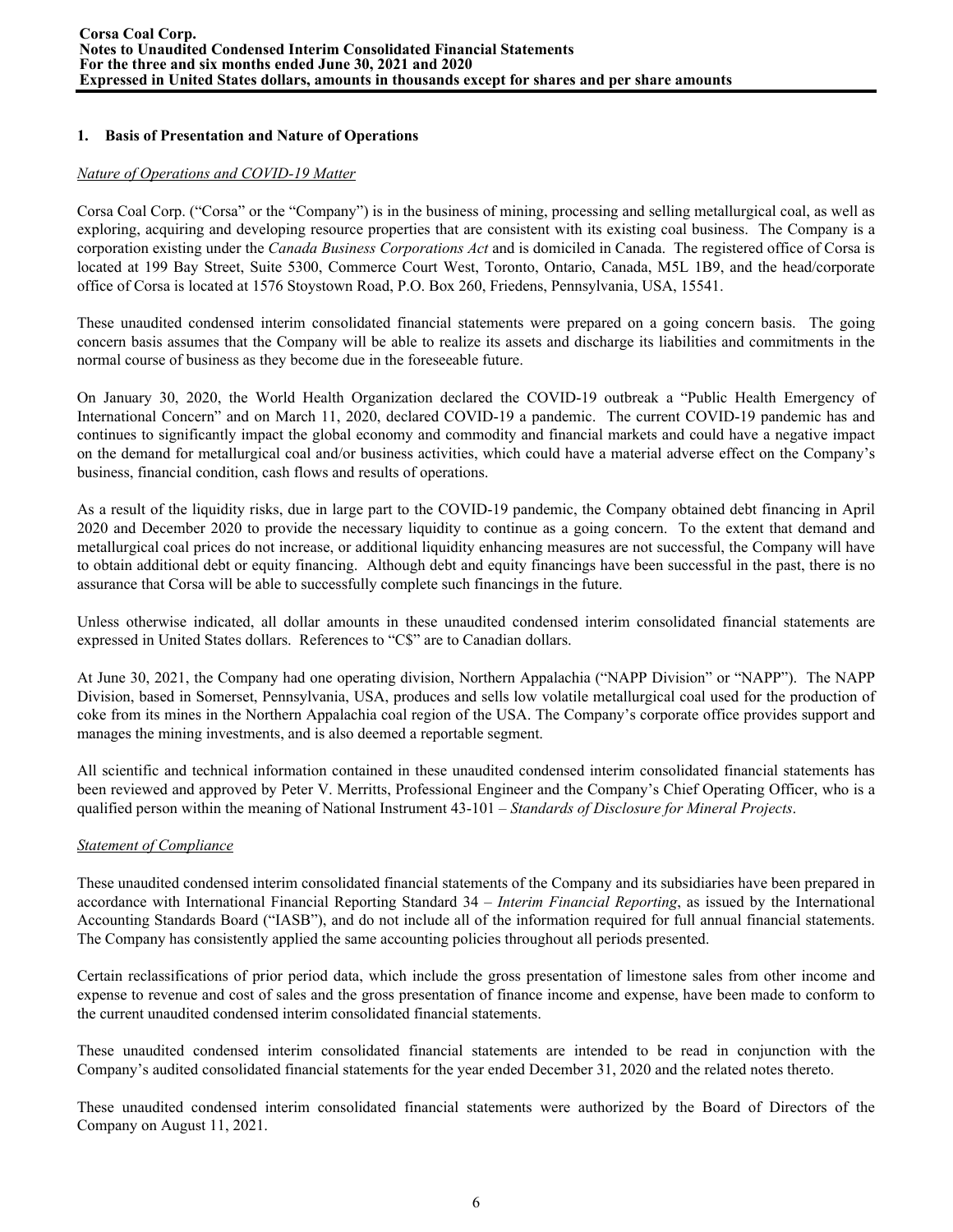## *Basis of Measurement*

These unaudited condensed interim consolidated financial statements have been prepared on a historical cost basis except for certain financial assets and liabilities which are measured at fair value.

## *Future accounting pronouncements*

No new standards, interpretations, amendments and improvements to existing standards issued by the IASB or the International Financial Reporting Interpretations Committee that will impact the Company's financial statements and are mandatory for future accounting periods have been issued. Updates that are not applicable or are not consequential to the Company have been excluded.

# **2. Financial Instruments**

The Company's financial instruments consist of cash, restricted cash and investments, accounts receivable, accounts payable and accrued liabilities, lease liabilities, Revolving Credit Facility (as defined herein), loan payable in connection with the Main Street Facility (as defined herein), loan payable in connection with the 36<sup>th</sup> Street Facility (as defined herein), loan payable in connection with the Paycheck Protection Program (as defined herein) and other liabilities.

## *Financial risk management*

The Company is exposed, in varying degrees, to a variety of financial instrument related risks as described below.

## *Credit Risk*

Credit risk is the risk that one party to a financial instrument will fail to discharge an obligation and cause the other party to incur a financial loss. The Company is exposed to credit risk from its operating activities (primarily trade receivables) and from its financing activities, including deposits with banks and financial institutions. These deposit accounts are held with high credit quality institutions in Canada and the United States. Restricted cash consists of cash, money market accounts and certificates of deposit. Restricted investments consist of interest-bearing securities invested with highly rated financial institutions.

Customer credit risk is managed by the Company's established policy, procedures and control relating to customer credit risk management. The Company trades only with recognized creditworthy third parties who are subject to credit verification procedures, and often times are backed by letters of credit or trade credit insurance. In addition, outstanding receivable balances are regularly monitored on an ongoing basis. The Company has not recorded any allowance for credit losses for the six months ended June 30, 2021 and 2020.

At June 30, 2021 and December 31, 2020, the Company had four and two customers, respectively, that owed the Company more than \$1,000 each and accounted for approximately 61% and 56%, respectively, of total accounts receivable. At June 30, 2021, 40% of the Company's accounts receivables were covered by letters of credit or other forms of credit insurance. There were no receivables covered by letters of credit or other forms of credit insurance at December 31, 2020.

# *Market Risk*

Market risk is the risk that the fair value or future cash flows of a financial instrument will fluctuate because of changes in market prices. Market risk comprises three types of risk: interest rate risk, currency risk, and other price risk, such as equity price risk and commodity risk. Financial instruments affected by market risk include the Main Street Facility, the Revolving Credit Facility and restricted cash and investments.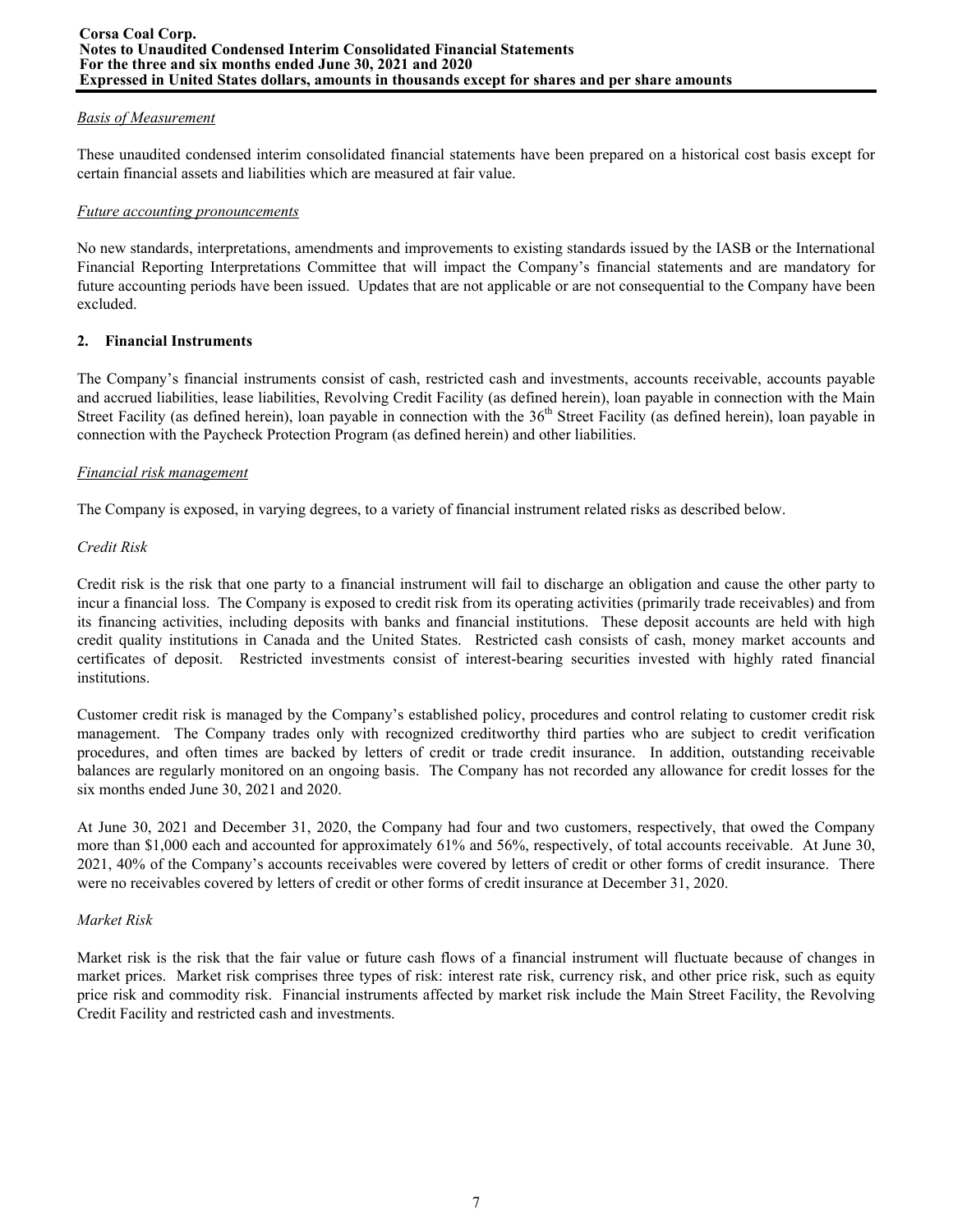# *Commodity Risk*

The value of the Company's mineral properties is related to the price of metallurgical coal and the outlook for this commodity, which is beyond the control of the Company.

# *Liquidity Risk*

Liquidity risk is the risk that the Company will not be able to meet its financial obligations as they become due. At June 30, 2021, the Company had a consolidated cash balance of \$16,508, consolidated working capital of \$20,598 and availability under the Revolving Credit Facility of \$4,110. The future operations of the Company are dependent on the continued generation of positive cash flows from operations which in turn is dependent on the future demand and price for metallurgical coal. The Company plans to utilize expected operating cash flows to service the Company's debt obligations.

If cash flows from operations are less than required, the Company may need to incur additional debt or issue additional equity. From time-to-time the Company may need to access the long-term and short-term capital markets to obtain financing. Although the Company believes it can currently finance its operations on acceptable terms and conditions, the Company's access to, and the availability of, financing on acceptable terms and conditions in the future will be affected by many factors, including the liquidity of the overall capital markets, the current state of the global economy and restrictions in the Company's existing debt agreements and any other future debt agreements. There can be no assurance that the Company will have or continue to have access to the capital markets on acceptable terms.

The Company's commitments based on contractual terms are as follows:

|                                                   |              | Carrying        |                |                  |        |               |                        |    |         |               |         |
|---------------------------------------------------|--------------|-----------------|----------------|------------------|--------|---------------|------------------------|----|---------|---------------|---------|
|                                                   |              | Value at        |                |                  |        |               | Payments due by period |    |         |               |         |
|                                                   |              | <b>June 30,</b> |                | <b>Less Than</b> |        | 1 to          |                        |    | 4 to    |               | After 5 |
|                                                   |              | 2021            | <b>Total</b>   |                  | 1 Year |               | 3 Years                |    | 5 Years |               | Years   |
| Accounts payable and accrued liabilities          | $\mathbb{S}$ | 15,075          | 15,075<br>S.   | <sup>\$</sup>    | 15,075 | <sup>\$</sup> |                        | \$ |         | $\mathcal{S}$ |         |
| Lease liabilities                                 |              | 3,495           | 3,495          |                  | 1,353  |               | 1,846                  |    | 296     |               |         |
| <b>Revolving Credit Facility</b>                  |              |                 |                |                  |        |               |                        |    |         |               |         |
| Loan payable - 36th Street Facility               |              | 5,663           | 5,736          |                  | 3,158  |               | 2,578                  |    |         |               |         |
| Loan payable - Main Street Facility               |              | 24,773          | 25,416         |                  |        |               | 3,812                  |    | 21,604  |               |         |
| Paycheck Protection Program loan payable          |              | 1,126           | 1,126          |                  | 279    |               | 847                    |    |         |               |         |
| Other liabilities                                 |              | 6,223           | 6,225          |                  | 1,394  |               | 2,276                  |    | 2,276   |               | 279     |
| Asset retirement obligations - reclamation        |              | 36,265          | 36,265         |                  | 1,229  |               | 3,553                  |    | 3,718   |               | 27,765  |
| Asset retirement obligations - water<br>treatment |              | 29,781          | 29,781         |                  | 1,417  |               | 2,911                  |    | 2,997   |               | 22,456  |
| Purchase order firm commitments                   |              |                 | 735            |                  | 735    |               |                        |    |         |               |         |
| Water treatment trust funding                     |              |                 | 1,084          |                  |        |               | 1,084                  |    |         |               |         |
| Reclamation bond restricted cash deposits         |              |                 | 9,636          |                  | 1,000  |               | 2,000                  |    | 2,000   |               | 4,636   |
| Operating leases and other obligations            |              |                 | $\overline{2}$ |                  | 2      |               |                        |    |         |               |         |
| Total                                             |              | 122,401         | \$134,576      |                  | 25,642 | S             | 20,907                 | S  | 32,891  |               | 55,136  |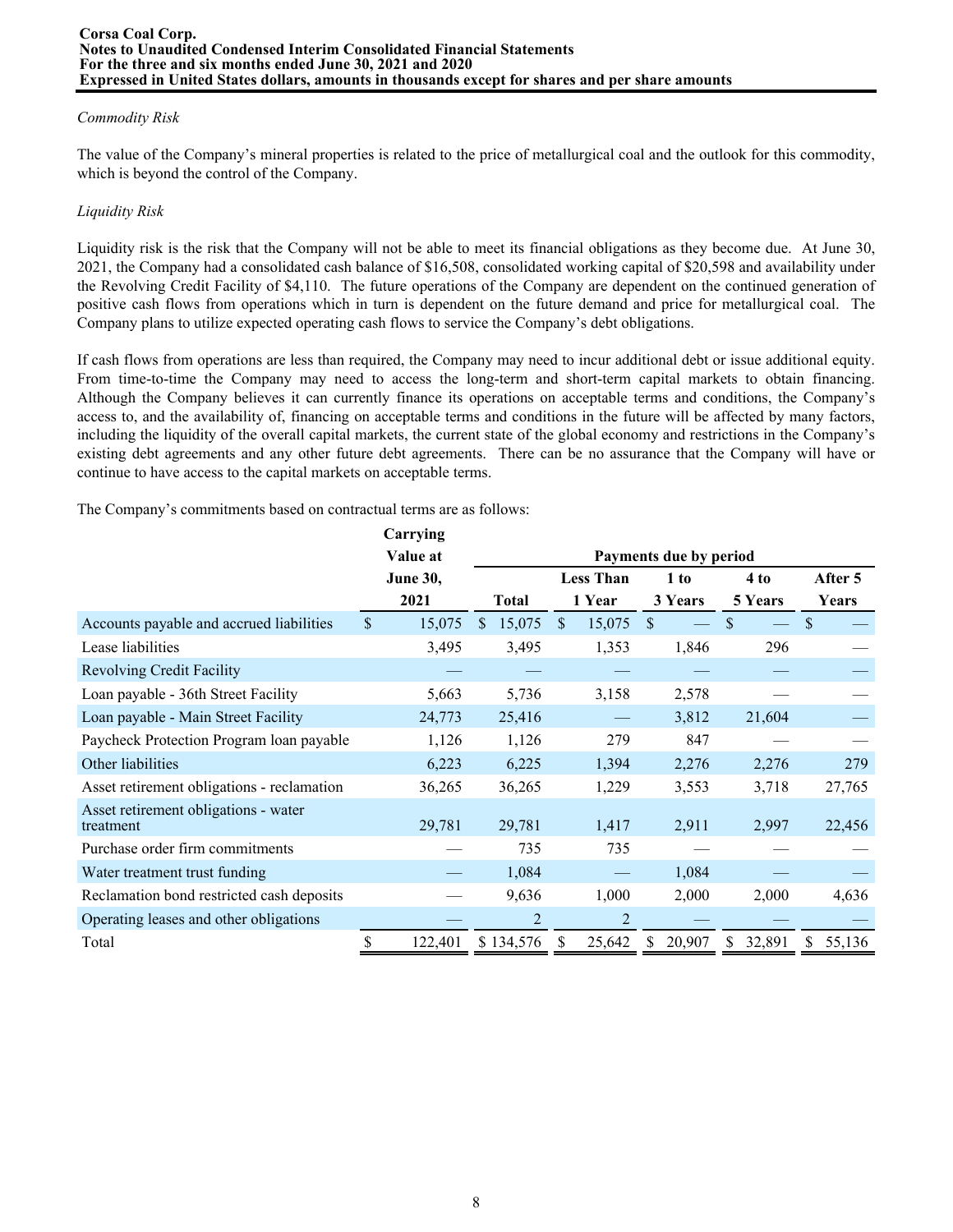# *Fair Value*

The estimated fair values of all financial instruments approximate their respective carrying values except for the loans payable in connection with the Main Street Facility, the 36<sup>th</sup> Street Facility and the Paycheck Protection Program. The loans payable are carried at amortized cost and the carrying amount and fair value is presented below:

|                                                 | June 30, 2021 |          |    |                   |  |          | <b>December 31, 2020</b> |                   |  |  |
|-------------------------------------------------|---------------|----------|----|-------------------|--|----------|--------------------------|-------------------|--|--|
|                                                 |               | Carrying |    |                   |  | Carrying |                          |                   |  |  |
|                                                 |               | Amount   |    | <b>Fair Value</b> |  | Amount   |                          | <b>Fair Value</b> |  |  |
| Loan payable - Main Street Facility             | S             | 24,773   | \$ | 14,350            |  | 24.306   | S                        | 14,126            |  |  |
| Loan payable - 36 <sup>th</sup> Street Facility |               | 5,663    |    | 5,625             |  | 8,282    |                          | 8,183             |  |  |
| Paycheck Protection Program loan payable        |               | 1,126    |    | 929               |  | 1,126    |                          | 1,003             |  |  |
|                                                 | S             | 31,562   | S  | 20.904            |  | 33,714   | S                        | 23,312            |  |  |

The fair value of the loans payable were determined by discounting the future contractual cash flows at a discount rate that represents an approximation of the borrowing rates presently available to the Company which was 13.5%. Management's estimate of the fair value of the loans payable are classified as level 2 in the fair value hierarchy, as explained below.

## *Fair value hierarchy*

Fair value is the price that would be received to sell an asset or paid to transfer a liability in an ordinary transaction between market participants at the measurement date.

The fair value hierarchy categorizes into three levels the inputs in valuation techniques used to measure fair value. The fair value hierarchy gives the highest priority to quoted prices (unadjusted) in active markets for identical assets or liabilities (Level 1 inputs) and the lowest priority to unobservable inputs (Level 3 inputs).

Level 1 inputs are quoted market prices (unadjusted) in active markets for identical assets or liabilities that the entity can access at the measurement date.

Level 2 inputs are those other than quoted market prices in active markets, which are observable for the asset or liability, either directly or indirectly, such as inputs derived from market prices.

Level 3 inputs are unobservable inputs for the asset or liability.

The following table provides an analysis of the Company's financial instruments that are measured subsequent to initial recognition at fair value, grouped into Level 1 to 3 based on a degree to which the inputs used to determine the fair value are observable.

|                                       |   | <b>June 30, 2021</b> | <b>December 31, 2020</b> |
|---------------------------------------|---|----------------------|--------------------------|
|                                       |   | <b>Level 1</b>       | <b>Level 1</b>           |
| Restricted cash                       | S | 11,893               | \$<br>28,257             |
| Restricted investments                |   |                      |                          |
| Debt securities                       |   | 8,719                | 2,711                    |
| Equity securities                     |   | 21,223               | 8,452                    |
|                                       |   | 29,942               | 11,163                   |
|                                       |   |                      |                          |
| Total restricted cash and investments |   | 41,835               | 39,420                   |

At June 30, 2021 and December 31, 2020, the Company had no financial instruments which used Level 2 or 3 fair value measurements.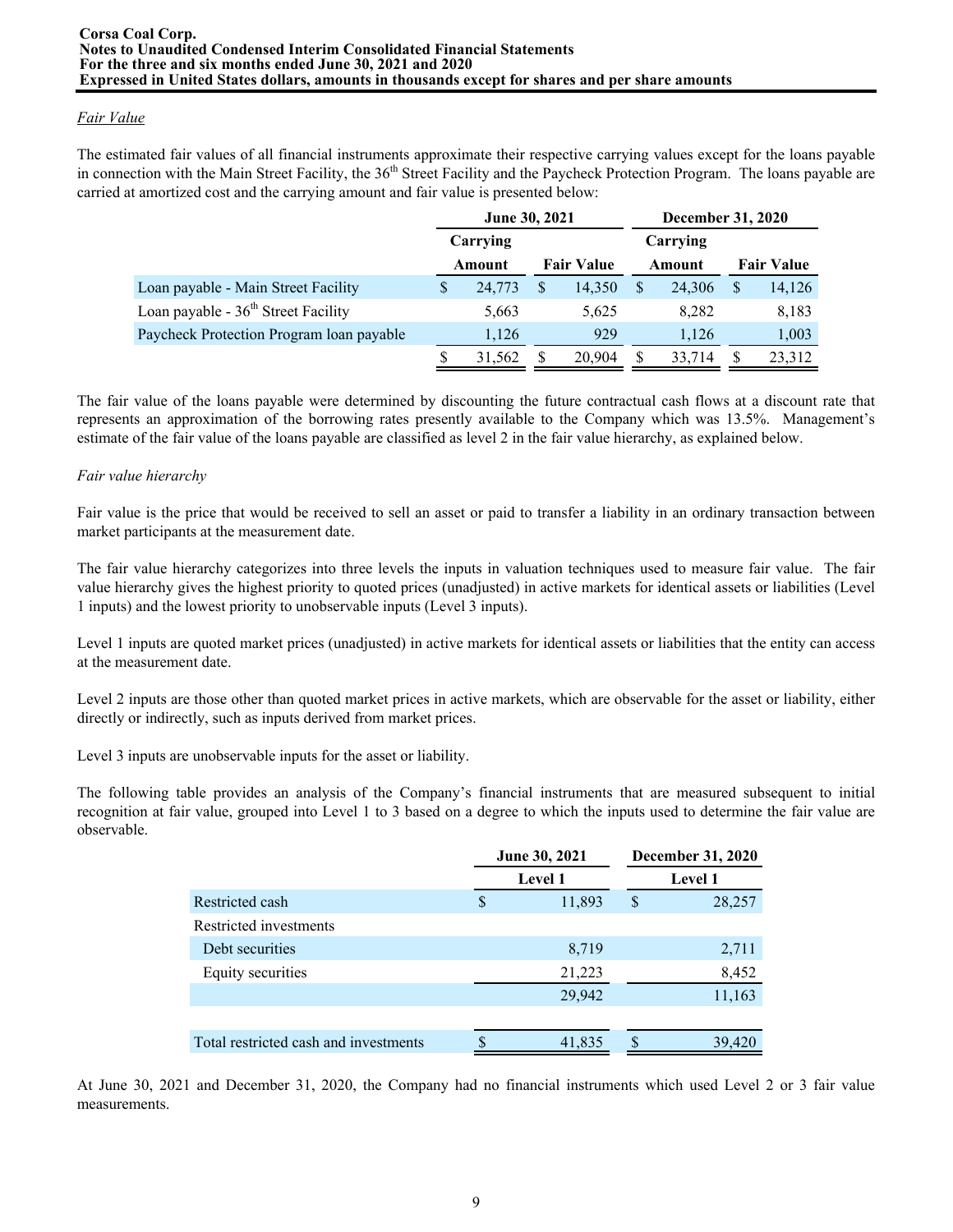## **3. Accounts Receivable**

Accounts receivable consist of the following:

|                           | <b>June 30,</b> |        |    | December 31, |
|---------------------------|-----------------|--------|----|--------------|
|                           |                 | 2021   |    | 2020         |
| Trade receivables         | S               | 8,943  | \$ | 5,144        |
| Employee retention credit |                 | 4,409  |    |              |
| Other                     |                 | 473    |    | 298          |
|                           |                 | 13,825 |    | 5,442        |

The Company has not recorded any allowance for credit losses for the periods presented.

## **Employee retention credit**

The Taxpayer Certainty and Disaster Tax Relief Act of 2020, enacted December 27, 2020, made a number of changes to the employee retention tax credits previously made available under the Coronavirus Aid, Relief, and Economic Security Act (CARES Act), including modifying and extending the Employee Retention Credit ("ERC") for six months through June 30, 2021. The ERC was also expanded and extended under the Consolidated Appropriations Act of 2020 and the American Rescue Plan Act of 2021. As a result of the new legislation, eligible employers can now claim a refundable tax credit against the employer share of Social Security tax equal to 70% of the qualified wages they pay to employees after December 31, 2020, through December 31, 2021. Qualified wages are limited to \$10,000 per employee per calendar quarter in 2021. Thus, the maximum ERC amount available is \$7,000 per employee per calendar quarter, for a total of \$28,000 in 2021.

Employers are eligible if they operate a trade or business during 2021 and experience either: (1) a full or partial suspension of the operation of their trade or business during this period because of governmental orders or (2) a decline in gross receipts in a calendar quarter in 2021 where the gross receipts of that calendar quarter are less than 80% of the gross receipts in the same calendar quarter in 2019.

The Company's subsidiary, Wilson Creek Energy, LLC, is eligible for employee retention credits in the amount of \$4,409 for the six months ended June 30, 2021 and recognized the employee retention credit in other income and expense in the condensed interim consolidated statements of comprehensive income (loss).

# **4. Inventories**

Inventories consist of the following:

|                         | June 30, | December 31, |   |       |  |  |
|-------------------------|----------|--------------|---|-------|--|--|
|                         |          | 2021         |   | 2020  |  |  |
| Metallurgical coal      |          |              |   |       |  |  |
| Clean coal stockpiles   | \$       | 5,023        | S | 2,727 |  |  |
| Raw coal stockpiles     |          | 2,726        |   | 1,900 |  |  |
|                         |          | 7,749        |   | 4,627 |  |  |
|                         |          |              |   |       |  |  |
| Parts and supplies, net |          | 4,402        |   | 4,522 |  |  |
|                         |          | 12,151       |   | 9,149 |  |  |
|                         |          |              |   |       |  |  |

The net realizable value adjustment for the six months ended June 30, 2021, measured as the inventory balances at full cost less the net realizable value at June 30, 2021, was \$257. There was no net realizable value adjustment for the six months ended June 30, 2020. An obsolescence reserve of \$566 has been provided for the parts and supplies inventory for the periods ended June 30, 2021 and December 31, 2020.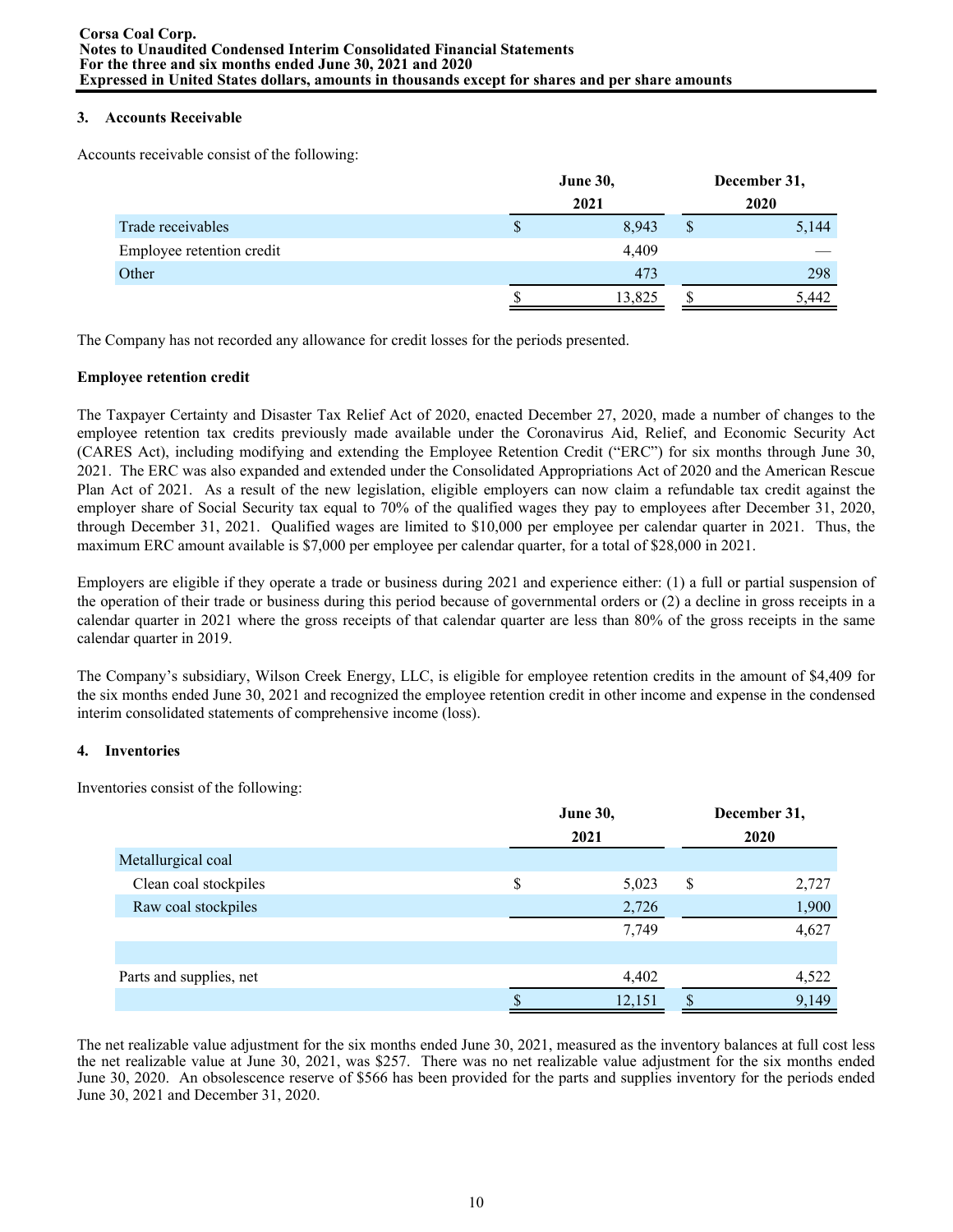# **5. Restricted Cash and Investments**

|                           | June 30, 2021 |     |                   |    |                   |              | December 31, 2020 |          |     |                   |   |                   |              |
|---------------------------|---------------|-----|-------------------|----|-------------------|--------------|-------------------|----------|-----|-------------------|---|-------------------|--------------|
|                           |               |     | Debt              |    | <b>Equity</b>     |              |                   |          |     | Debt              |   | <b>Equity</b>     |              |
|                           | Cash          |     | <b>Securities</b> |    | <b>Securities</b> | <b>Total</b> |                   | Cash     |     | <b>Securities</b> |   | <b>Securities</b> | <b>Total</b> |
| Water treatment (a)       | 715           | \$. | 8,355             | S. | 20,734            | \$29,804     |                   | \$17,620 | S   | 2,281             | S | 8,021             | \$27,922     |
| Reclamation bonds (b)     | 7,033         |     | 353               |    | 36                | 7,422        |                   | 6,515    |     | 369               |   | 35                | 6,919        |
| Workers' compensation (c) | 4,145         |     |                   |    | 453               | 4,598        |                   | 4,122    |     | 50                |   | 396               | 4,568        |
| Other restricted deposits |               |     | 11                |    |                   | 11           |                   |          |     | 11                |   |                   |              |
|                           | \$11,893      | S   | 8.719             | S. | 21.223            | \$41,835     |                   | \$28,257 | \$. | 2.711             | S | 8,452             | \$39,420     |

Restricted cash and investments consists of the following:

(a) The Company has signed certain agreements with U.S. environmental and regulatory agencies which require the perpetual monitoring and treatment of water in areas where the Company is operating or has operated in the past. As a result of these agreements, the Company was required to establish separate trust funds to ensure water treatment activities would continue after the Company ceased operating in the affected areas. The cash is either held or invested in debt and equity securities and income earned on such funds, under certain circumstances, may be used by the Company to pay for certain water treatment costs once the trust funds have been fully funded. At June 30, 2021, all of the water treatment trusts were fully funded.

In January 2021, the Pennsylvania Department of Environmental Protection issued a compliance order (the "C.O.") which rescinds a permitted right of PBS Coals, Inc. ("PBS"), a wholly-owned subsidiary, to inject water treatment sludge into an adjacent abandoned mine. The sludge emanates from a mine drainage treatment system associated with an active coal refuse disposal site. The coal refuse disposal site is included in a water treatment trust. PBS appealed the issuance of the C.O., but its request for temporary relief to stay the effect of the C.O. was denied on March 30, 2021. PBS discontinued its appeal on April 27, 2021. PBS is currently evaluating several alternatives to sludge injection and has ceased injection by the June 30, 2021 abatement date in the C.O. Due to the preliminary nature of the evaluation process, it is difficult to estimate the cost of alternative disposal methods, but the cost to treat, handle and dispose of the sludge will increase above historical costs. Additionally, the anticipated rise in such costs is expected to increase the total amount required in the trust fund which previously had been fully funded. Based on current estimates, the Company expects to be required to contribute approximately \$1,084 in calendar year 2024 to fully fund the trust.

- (b) The Company is required to post bonds to ensure reclamation is completed on its mining properties as required under U.S. state and federal regulations. The Company has agreements with insurers to provide these bonds. The cash collateral is held or invested in certificates of deposit, that are insured by the U.S. Federal Deposit Insurance Corporation, or in debt and equity security investments. The Company is required to increase the level of cash collateral over time to reach the target set by the surety of 25% of the issued bond amount. The collateral increase will be funded by quarterly installment payments of \$250.
- (c) The Company has established separate trust funds with its insurance carriers to pay potential awards and claims related to workers' compensation.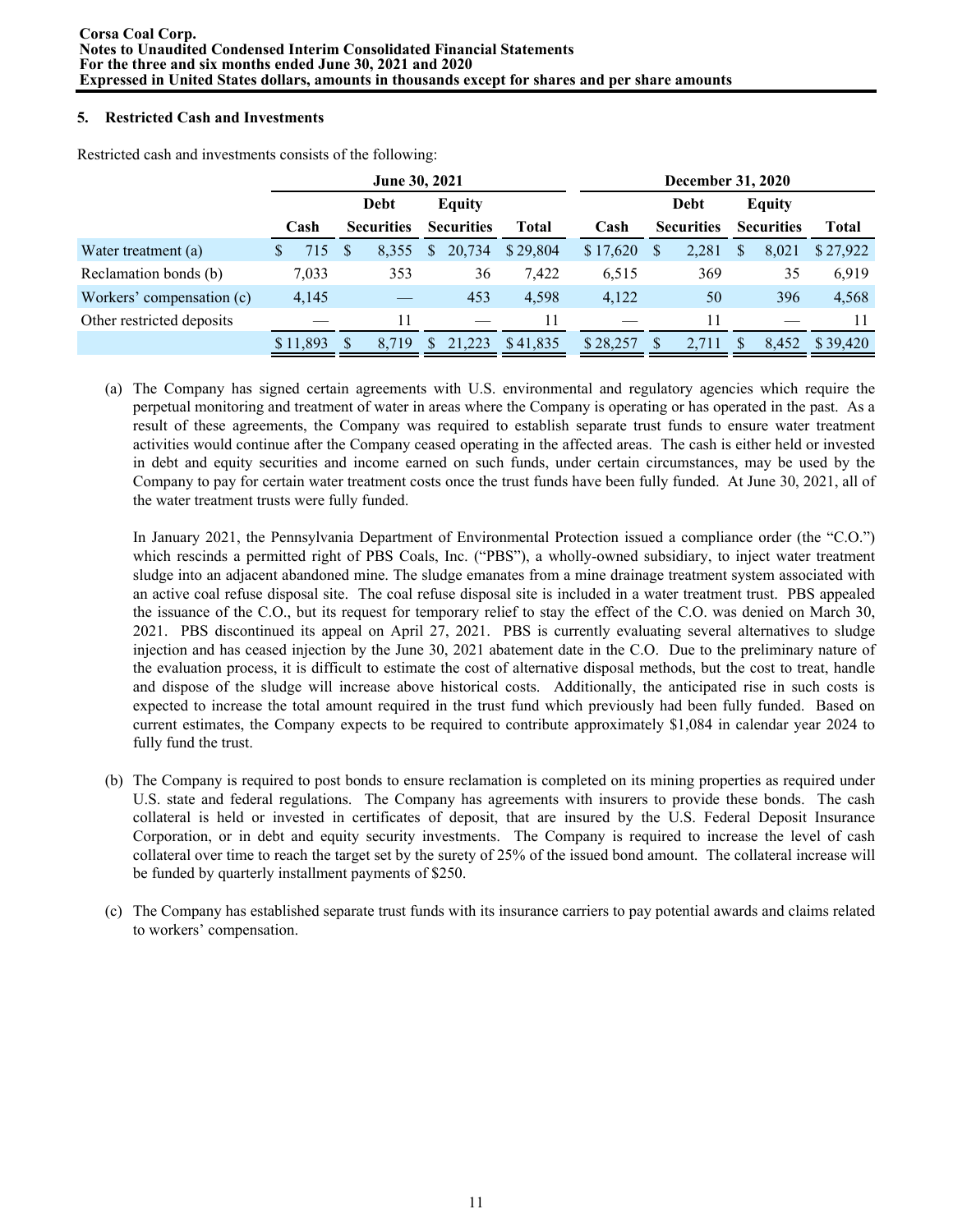## **6. Property, Plant and Equipment, net**

Property, plant and equipment consists of the following:

|                                                       |                           | <b>Mineral</b> |                           | <b>Plant</b> and |                                 |              |
|-------------------------------------------------------|---------------------------|----------------|---------------------------|------------------|---------------------------------|--------------|
|                                                       |                           | Properties (a) |                           | Equipment        |                                 | <b>Total</b> |
| Cost                                                  |                           |                |                           |                  |                                 |              |
| Balance - January 1, 2020                             | \$                        | 158,908        | \$                        | 152,513          | \$                              | 311,421      |
| Additions                                             |                           |                |                           | 3,707            |                                 | 3,707        |
| Capitalized development costs                         |                           | 275            |                           |                  |                                 | 275          |
| Change in reclamation provision                       |                           | 2,672          |                           |                  |                                 | 2,672        |
| Disposals                                             |                           |                |                           | (1, 385)         |                                 | (1, 385)     |
| <b>Balance - December 31, 2020</b>                    |                           | 161,855        |                           | 154,835          |                                 | 316,690      |
| Additions                                             |                           |                |                           | 1,617            |                                 | 1,617        |
| Capitalized development costs                         |                           | 41             |                           |                  |                                 | 41           |
| Disposals                                             |                           |                |                           | (606)            |                                 | (606)        |
| <b>Balance - June 30, 2021</b>                        | $\boldsymbol{\mathsf{S}}$ | 161,896        | $\boldsymbol{\mathsf{S}}$ | 155,846          | $\mathbb{S}$                    | 317,742      |
|                                                       |                           |                |                           |                  |                                 |              |
| <b>Accumulated Amortization and Impairment Losses</b> |                           |                |                           |                  |                                 |              |
| Balance - January 1, 2020                             | \$                        | (31, 158)      | $\mathsf{\$}$             | (100, 534)       | \$                              | (131, 692)   |
| Amortization                                          |                           | (5,777)        |                           | (13,502)         |                                 | (19,279)     |
| Asset impairment (b)                                  |                           | (30,205)       |                           | (11, 479)        |                                 | (41, 684)    |
| Disposals                                             |                           |                |                           | 1,385            |                                 | 1,385        |
| Balance - December 31, 2020                           |                           | (67,140)       |                           | (124, 130)       |                                 | (191, 270)   |
| Amortization                                          |                           | (3, 344)       |                           | (5,023)          |                                 | (8,367)      |
| Disposals                                             |                           |                |                           | 532              |                                 | 532          |
| <b>Balance - June 30, 2021</b>                        | $\mathbf{s}$              | (70, 484)      | $\mathsf{\$}$             | (128, 621)       | $\mathcal{S}$                   | (199, 105)   |
|                                                       |                           |                |                           |                  |                                 |              |
| <b>Net Book Value</b>                                 |                           |                |                           |                  |                                 |              |
| December 31, 2020                                     | \$                        | 94,715         | \$                        | 30,705           | $\frac{\mathsf{s}}{\mathsf{s}}$ | 125,420      |
| June 30, 2021                                         | \$                        | 91,412         | \$                        | 27,225           | \$                              | 118,637      |

(a) Mineral properties include the cost of obtaining the mineral and surface rights required to conduct mining operations. The two types of lease rights in the states of Maryland and Pennsylvania are surface rights, which provide access to the surface of a specific property, and mineral rights, which provide the right to extract the minerals from a specific property. The Company either purchases outright or leases these rights from various owners specific to each property. Mineral and surface rights which are leased are subject to royalty payments to the various owners based on the tons of coal extracted from that specific property. Royalty rates on leased mineral rights can range from 5% to 16%, although they typically range from 6% to 7%, of the selling price of the coal. Mineral and surface rights which are owned by the Company are not subject to royalties. The net book value of mineral properties that are not in production at June 30, 2021 was \$24,626.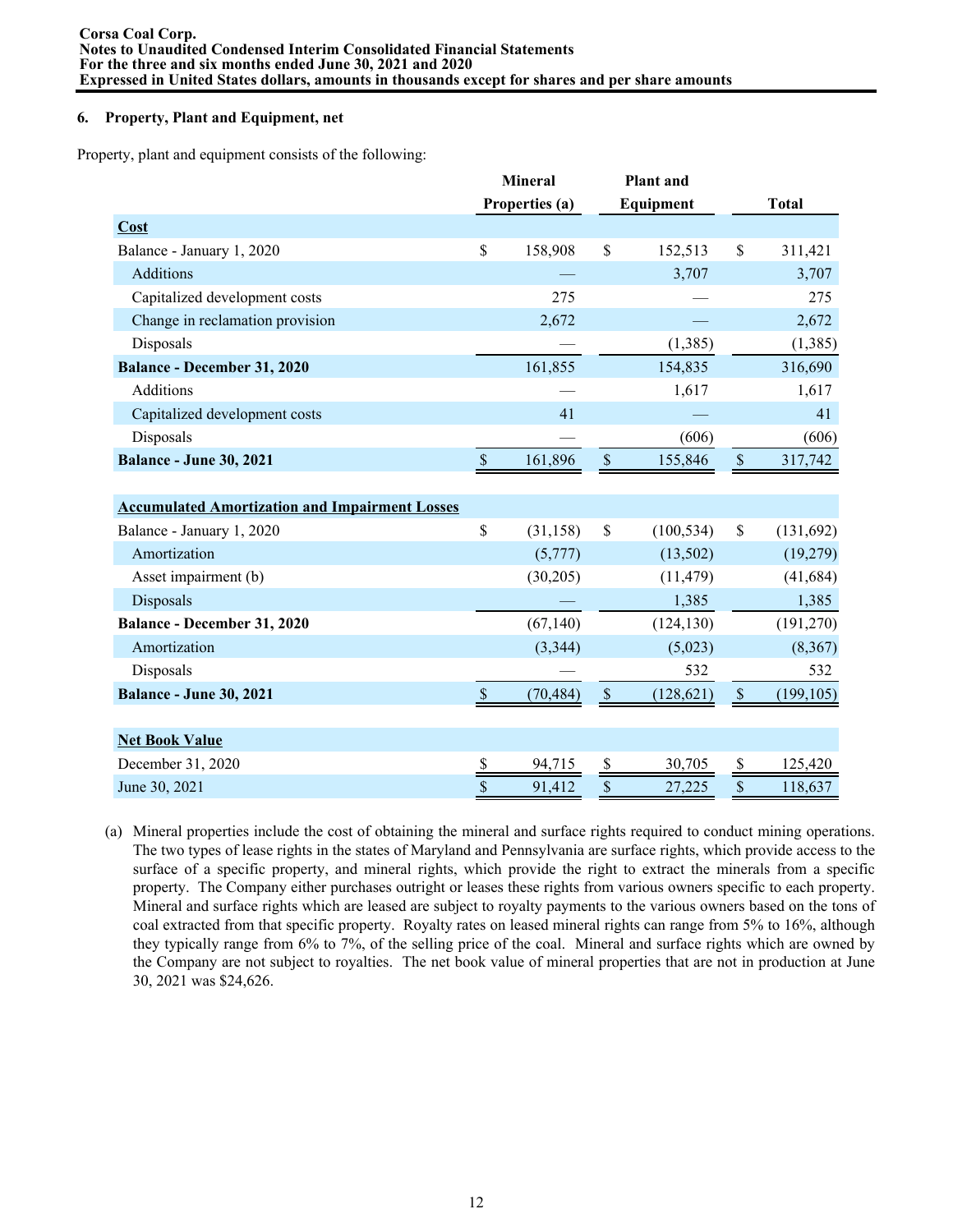(b) A triggering event was identified as a result of the continued deterioration of both the domestic and export metallurgical coal markets, driven in large part by the COVID-19 pandemic. Accordingly, an impairment charge of \$41,684 was recognized in cost of sales in the condensed interim consolidated statements of operations and comprehensive income (loss) for the three and six months ended June 30, 2020, reducing the carrying values of mineral properties and plant and equipment. The impairment loss reflected a strategic review of the NAPP Division performed by management, which resulted in an impairment analysis of the recoverable amount of the division's assets.

#### *Key Assumptions*

The recoverable amount of the NAPP CGU was \$128,176 and was determined based on the fair value less cost of disposal ("FVLCD") using discounted cash flow projections. Key assumptions used in the calculation of recoverable amounts include discount rates, coal prices, future timing of production, including the date when a mineral property can be brought into production, the expected cost to produce coal, future care and maintenance and operating costs.

The assumed metallurgical coal prices used to determine the FVLCD were in a price range from \$59-\$110 per ton free-on-board at the Company's preparation plant for the period from 2021 through 2041. The discount rate used of 14.8% was based on the Company's estimated weighted-average cost of capital for discounting the cash flow projections. Management's estimate of the FVLCD of the NAPP Division is classified as level 3 in the fair value hierarchy.

# *Sensitivity Assumptions*

The projected cash flows and estimated FVLCD can be affected by any one or more changes in the estimates used. Changes in coal prices and discount rates have the greatest impact on value, where a 1% change impacts the FVLCD as follows:

|                    | <b>Change to FVLCD</b> |  |                    |  |               |                                                             |        |  |  |  |  |  |  |
|--------------------|------------------------|--|--------------------|--|---------------|-------------------------------------------------------------|--------|--|--|--|--|--|--|
|                    |                        |  |                    |  |               | 1% Decrease in 1% Increase in 1% Increase in 1% Decrease in |        |  |  |  |  |  |  |
| <b>Coal Prices</b> |                        |  | <b>Coal Prices</b> |  |               | <b>Discount Rate</b> Discount Rate                          |        |  |  |  |  |  |  |
|                    | $(9,314)$ \$           |  | 9.314 S            |  | $(10,666)$ \$ |                                                             | 11,965 |  |  |  |  |  |  |

# **7. Accounts Payable and Accrued Liabilities**

Accounts payable and accrued liabilities consists of the following:

|                           |    | <b>June 30,</b> |   | December 31, |
|---------------------------|----|-----------------|---|--------------|
|                           |    | 2021            |   | 2020         |
| Trade payables            | \$ | 8,404           | S | 4,891        |
| Purchased coal payables   |    | 427             |   |              |
| Freight payables          |    | 1,474           |   | 753          |
| Other accrued liabilities |    | 4,770           |   | 4,296        |
|                           | D  | 15,075          |   | 9,940        |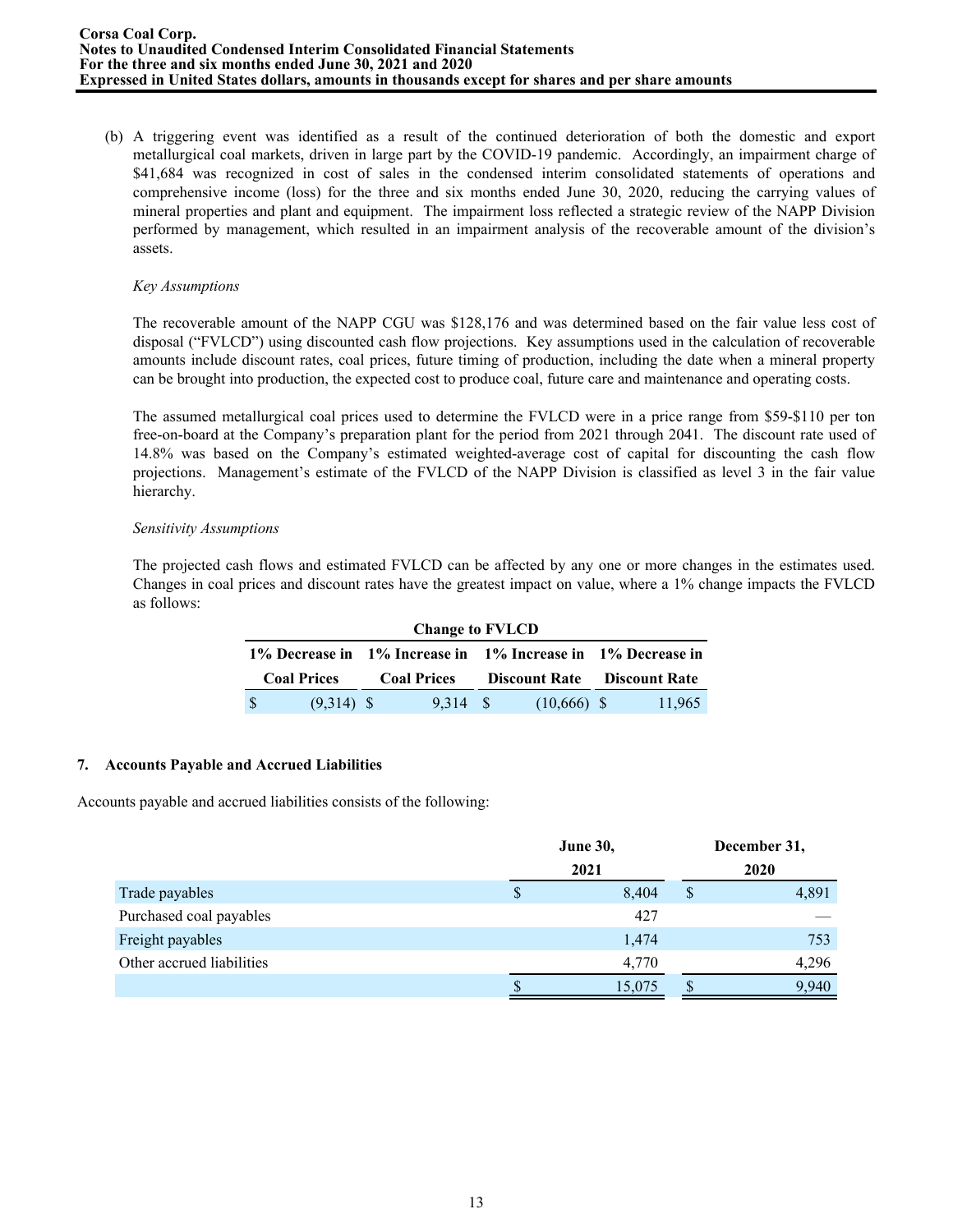# **8. Lease Liabilities**

Lease liabilities consists of the following:

|                                    |                      |                      | <b>June 30,</b> |    | December 31, |
|------------------------------------|----------------------|----------------------|-----------------|----|--------------|
|                                    | <b>Interest Rate</b> | <b>Maturity</b>      | 2021            |    | 2020         |
| Equipment - Preparation Plant (a)  | $11.0\%$             | September 2023       | \$<br>660       | -S | 783          |
| Equipment - Preparation Plant (a)  | $11.0\%$             | December 2021        | 110             |    | 215          |
| Equipment - Surface                | 10.8% to 11%         | May 2022 - July 2025 | 2,706           |    | 3,161        |
| Equipment - Information Technology | $11.0\%$             | <b>July 2023</b>     | 19              |    | 22           |
| Balance, end of period             |                      |                      | 3,495           |    | 4,181        |
| Less: Current portion              |                      |                      | (1,353)         |    | (1,409)      |
| Total long-term lease liabilities  |                      |                      | 2,142           |    | 2,772        |

(a) Contingent rent related to these lease obligations is payable if the equipment exceeds certain operating levels. The contingent rent recognized in the three and six months ended June 30, 2021 was expense of \$19 and income of \$1, respectively. The contingent rent recognized in the three and six months ended June 30, 2020 was income of \$3 and \$1, respectively. Contingent rent is included in cost of sales in the condensed interim consolidated statements of operations and comprehensive income (loss).

Lease liabilities and minimum lease payments at June 30, 2021 are as follows:

| Less than 1 year                    | 1,658 |
|-------------------------------------|-------|
| 1-3 years                           | 2,079 |
| 4-5 years                           | 310   |
| Thereafter                          |       |
| Total payments                      | 4,047 |
| Less: Amounts representing interest | (552) |
| Total finance lease obligations     | 3,495 |

For the three and six months ended June 30, 2021 and 2020, interest expense, which is included in finance expense in the condensed interim consolidated statements of operations and comprehensive income (loss) and total cash outflows related to lease liabilities were as follows:

|                                                  |                 |      |  | For the three months ended |  | For the six months ended |  |      |  |  |
|--------------------------------------------------|-----------------|------|--|----------------------------|--|--------------------------|--|------|--|--|
|                                                  | <b>June 30,</b> |      |  |                            |  | <b>June 30.</b>          |  |      |  |  |
|                                                  |                 | 2021 |  | 2020                       |  | 2021                     |  | 2020 |  |  |
| Interest expense related to lease liabilities    |                 | 100  |  | 104                        |  | 210                      |  | 201  |  |  |
| Total cash outflows related to lease liabilities |                 | 448  |  | 365                        |  | 896                      |  | 692  |  |  |

The expense relating to leases of low value assets was not material.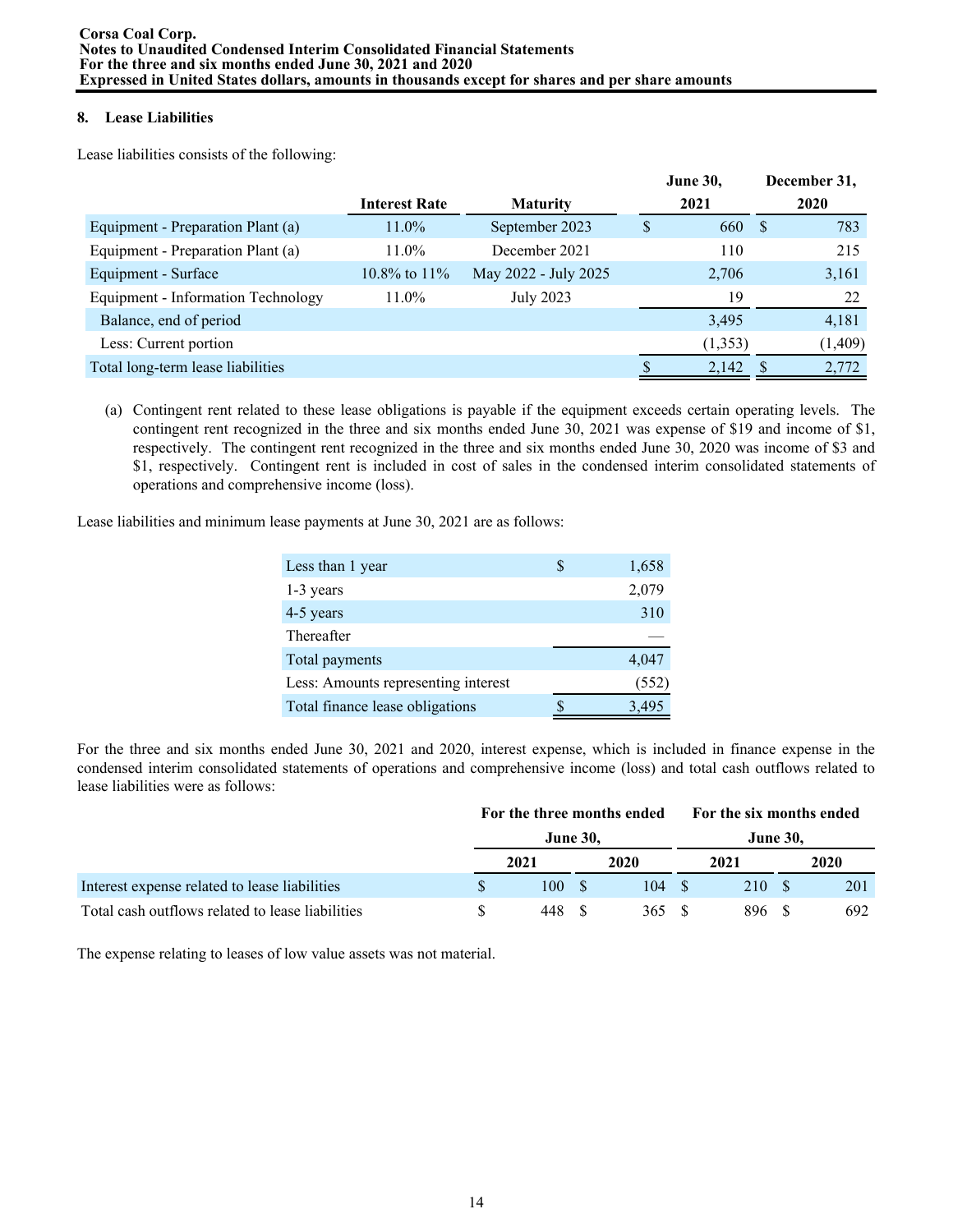Right-of-use assets, which are included in property, plant and equipment, net, in the condensed interim consolidated balance sheets, consist of the following:

|                                 |                           |              |                           | Equipment    |               |                |               |      |               |
|---------------------------------|---------------------------|--------------|---------------------------|--------------|---------------|----------------|---------------|------|---------------|
|                                 |                           | <b>Plant</b> |                           | <b>Plant</b> |               | <b>Surface</b> |               | IT   | <b>Total</b>  |
| <b>Gross Right-of-Use Asset</b> |                           |              |                           |              |               |                |               |      |               |
| Balance – January 1, 2020       | \$                        | 1,696        | \$                        | 2,200        | \$            | 2,520          | \$            | 37   | \$<br>6,453   |
| <b>Additions</b>                |                           |              |                           |              |               | 1,782          |               |      | 1,782         |
| Balance – December 31, 2020     |                           | 1,696        |                           | 2,200        |               | 4,302          |               | 37   | 8,235         |
| Additions                       |                           |              |                           |              |               |                |               |      |               |
| Balance – June 30, 2021         |                           | 1,696        | Ÿ,                        | 2,200        |               | 4,302          |               | 37   | 8,235         |
|                                 |                           |              |                           |              |               |                |               |      |               |
| <b>Accumulated Amortization</b> |                           |              |                           |              |               |                |               |      |               |
| Balance – January 1, 2020       | $\boldsymbol{\mathsf{S}}$ | (1,017)      | $\boldsymbol{\mathsf{S}}$ | (603)        | $\mathcal{S}$ | (502)          | <sup>\$</sup> | (11) | \$<br>(2,133) |
| Amortization                    |                           | (339)        |                           | (426)        |               | (787)          |               | (7)  | (1, 559)      |
| Balance – December 31, 2020     |                           | (1,356)      |                           | (1,029)      |               | (1,289)        |               | (18) | (3,692)       |
| Amortization                    |                           | (170)        |                           | (213)        |               | (479)          |               | (4)  | (866)         |
| Balance – June 30, 2021         | S.                        | (1,526)      | У.                        | (1,242)      |               | (1,768)        |               | (22) | \$<br>(4,558) |
|                                 |                           |              |                           |              |               |                |               |      |               |
| <b>Net Book Value</b>           |                           |              |                           |              |               |                |               |      |               |
| December 31, 2020               |                           | 340          | $\mathbb{S}$              | 1,171        | S             | 3,013          | $\mathbb{S}$  | 19   | \$<br>4,543   |
| June 30, 2021                   | \$                        | 170          | \$                        | 958          | \$            | 2,534          | \$            | 15   | \$<br>3,677   |

For the three and six months ended June 30, 2021, amortization expense of \$434 and \$866, respectively, and \$372 and \$710, for the three and six months ended June 30, 2020, respectively, related to the right-of-use assets, is included in cost of sales in the condensed interim consolidated statements of operations and comprehensive income (loss).

# **9. Debt**

# **Revolving Credit Facility**

On August 16, 2019, certain wholly-owned subsidiaries of the Company, as borrowers, entered into a three-year credit and security agreement (the "Credit Agreement") with KeyBank National Association ("KeyBank") for up to \$25 million and which was reduced to \$5 million in December 2020 in connection with an amendment thereto (the "Revolving Credit Facility"). The Revolving Credit Facility bears interest at London Inter-Bank Offered Rate ("LIBOR") plus 350 basis points or the Base Rate plus 150 basis points. The Base Rate is the rate per annum equal to the highest of (i) the rate of interest established by KeyBank, from time-to-time, as its "prime rate," (ii) the Federal Funds Effective Rate, as defined in the Credit Agreement, in effect from time-to-time plus  $\frac{1}{2}$  of 1% per annum, and (iii) 100 basis points in excess of LIBOR for loans with an interest period of one month. The Revolving Credit Facility also includes a 0.50% unused facility fee. The Revolving Credit Facility contains customary financial covenants which were amended in December 2020 to align with the financial covenants of the Main Street Loan Facility (as defined below). The Revolving Credit Facility is secured against all currently owned and after acquired tangible and intangible assets of the borrowers and the guarantor. At June 30, 2021, the Company had no outstanding borrowings on the Revolving Credit Facility, a letter of credit had been issued to support historical workers compensation claims in the amount of \$890 and the Company had additional availability to borrow \$4,110. Total liquidity under the Revolving Credit Facility is subject to certain restrictions which include, among others, a percentage of accounts receivable and coal inventory. The Company was in compliance with all financial covenants at June 30, 2021.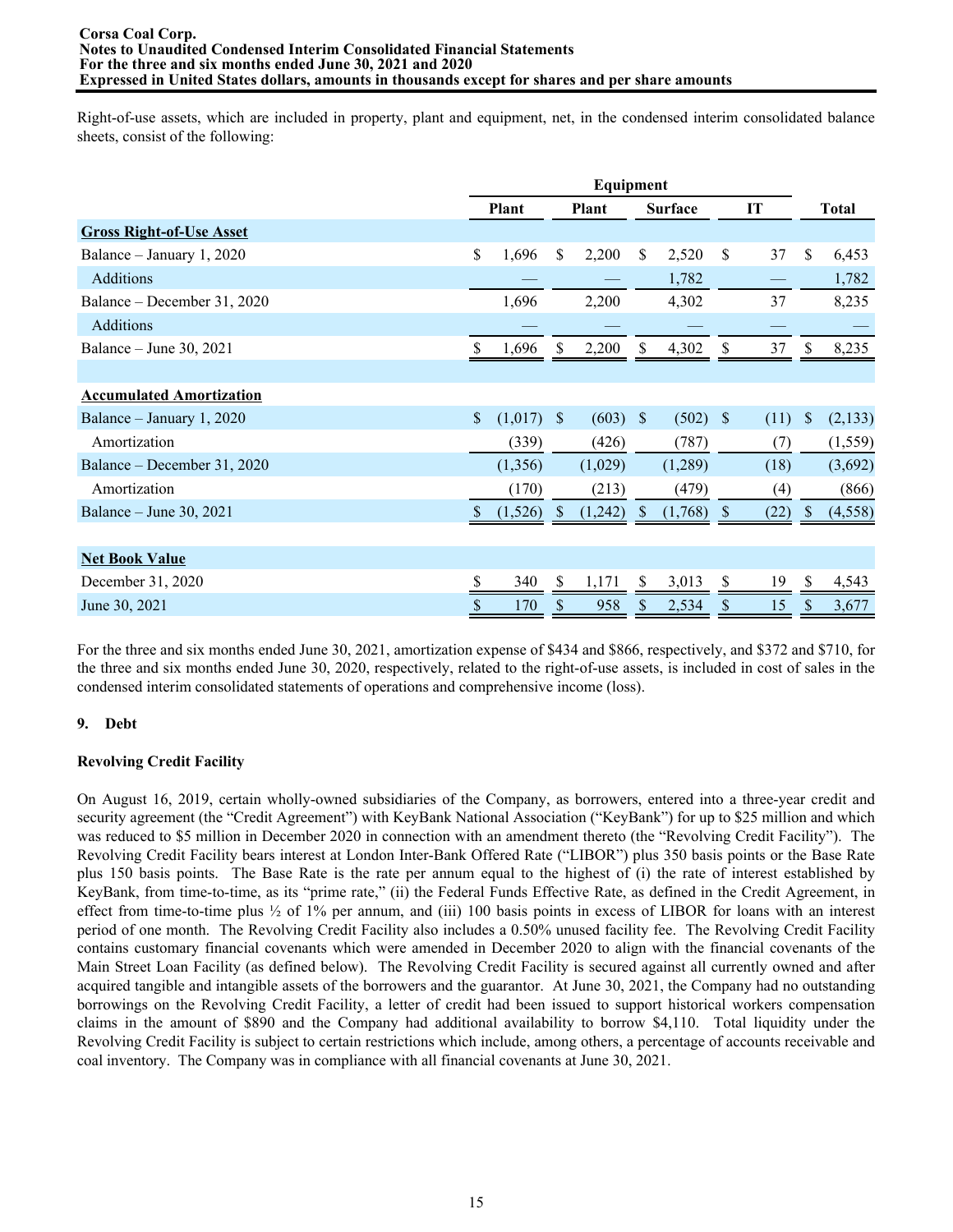# **Loan Payable - 36th Street Facility**

On August 16, 2019, Wilson Creek Holdings, Inc. ("WCH"), as lessee, and the Company along with all of the subsidiaries of WCH, as guarantors, entered into a lease financing agreement with Key Equipment Finance, as lessor and assignor, and 36<sup>th</sup> Street Capital Partners, LLC, as assignee, for the sale and leaseback of various coal mining equipment (the "Leased Property") for a funding amount of \$12 million (the "36<sup>th</sup> Street Facility" and together with the Revolving Credit Facility, the "Credit" Facilities"). The  $36<sup>th</sup>$  Street Facility has an effective interest rate of 9.50%, a lease term of 48 months and contains customary financial covenants which were amended in December 2020 to align with the financial covenants of the Main Street Facility. The 36<sup>th</sup> Street Facility is secured by the Leased Property. The Company was in compliance with all financial covenants at June 30, 2021.

# **Loan Payable - Main Street Facility**

On December 14, 2020, certain wholly-owned subsidiaries of the Company, as borrowers, entered into a five-year secured term loan with KeyBank for \$25 million (the "Main Street Facility") through the Main Street Lending Program established by the board of governors of the U.S. Federal Reserve System. Under this program, lending is facilitated through a special purpose vehicle established by the Federal Reserve Bank of Boston which committed to purchase, on December 21, 2020, a participation interest equal to 95% of the Main Street Facility. The Main Street Facility bears interest, payable monthly, at LIBOR plus 3.00% and contains customary financial covenants as well as affirmative and negative covenants, including covenants that would restrict the ability to pay dividends, make distributions and transfer funds to the Canadian parent entity. Until the first anniversary of the closing date of the Main Street Facility, interest will be paid-in-kind (capitalized) and added to the principal balance thereof. The Main Street Facility is repayable on each of the third and fourth anniversaries of the closing date of the Main Street Facility in an amount equal to 15% of the principal amount, with the remaining balance due in full on the fifth anniversary of the closing date and is pre-payable at any time without any premium or penalty. In connection with the arrangement of the Main Street Facility, the borrowers paid a transaction fee, an origination fee and administration fees in the amount of \$720. The Main Street Facility is secured against certain real and personal property of the borrowers. The borrowers were in compliance with all financial covenants at June 30, 2021.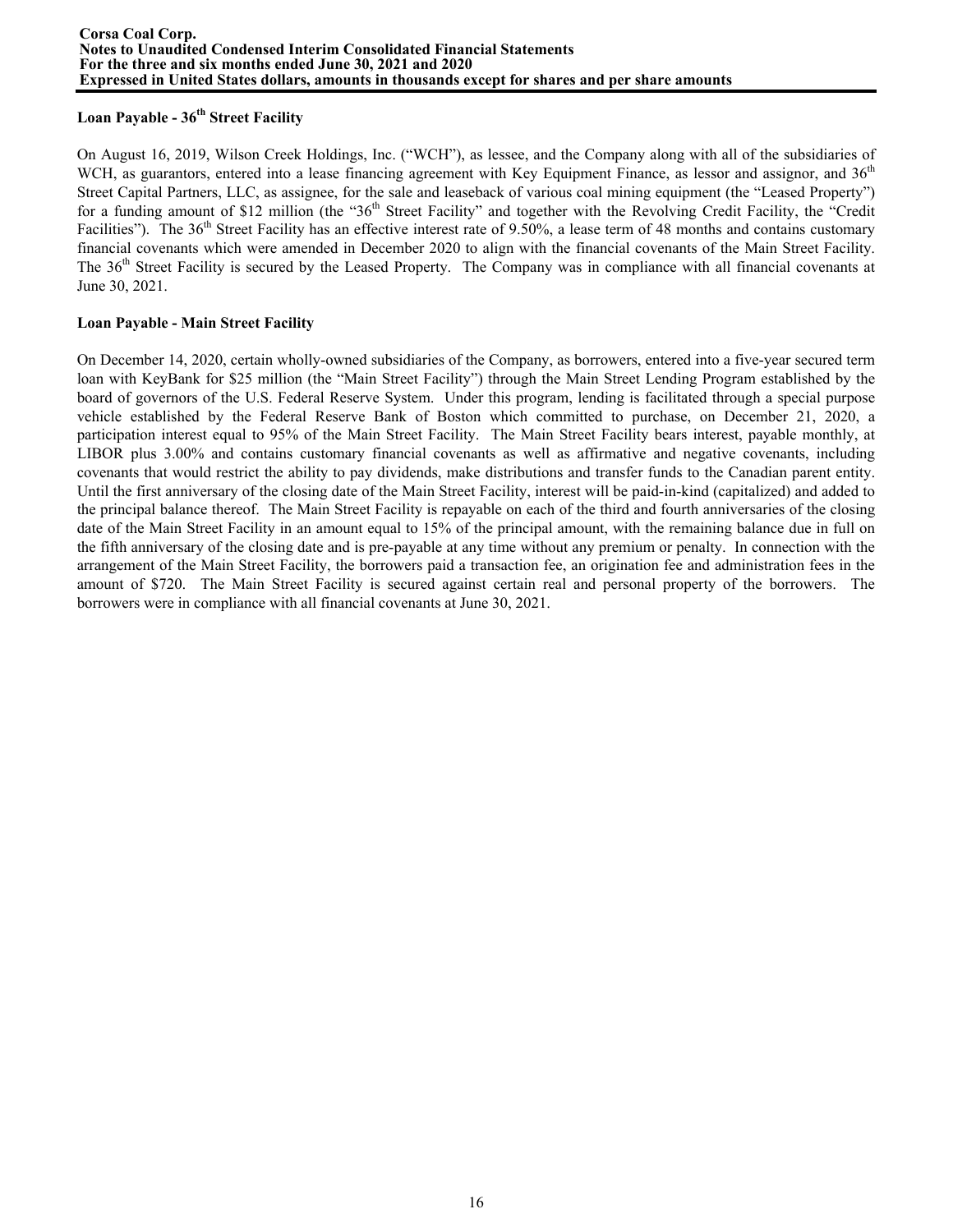#### **Corsa Coal Corp. Notes to Unaudited Condensed Interim Consolidated Financial Statements For the three and six months ended June 30, 2021 and 2020 Expressed in United States dollars, amounts in thousands except for shares and per share amounts**

**36th Street Facility Main Street Facility Unamortized Unamortized Principal Discount Total Principal Discount Total Total** Balance - January 1, 2020 \$ 10,982 \$ (124) \$ 10,858 \$ — \$ — \$ — \$ 10,858 Initial borrowing — — — 25,000 — 25,000 25,000 Accrued interest **980** — 980 20 — 20 1,000 Interest paid (980) — (980) — — — (980) Issuance costs — — — — — — — — (720) (720) (720) (720) Amortization of discount — 34 34 — 6 6 40 Principal repayment  $(2,610)$   $(2,610)$   $(2,610)$ Balance - December 31, 2020 \$ 8,372 \$ (90) \$ 8,282 \$ 25,020 \$ (714) \$ 24,306 \$ 32,588

|                                        |           | 36 <sup>th</sup> Street Facility | <b>Main Street Facility</b> |          |  |           |   |                 |    |              |   |              |
|----------------------------------------|-----------|----------------------------------|-----------------------------|----------|--|-----------|---|-----------------|----|--------------|---|--------------|
|                                        |           |                                  | <b>Unamortized</b>          |          |  |           |   | Unamortized     |    |              |   |              |
|                                        | Principal |                                  | <b>Discount</b>             | Total    |  | Principal |   | <b>Discount</b> |    | <b>Total</b> |   | <b>Total</b> |
| Balance - January 1, 2021              | 8,372     |                                  | (90)                        | 8,282    |  | 25,020    | S | (714)           |    | 24,306       | S | 32,588       |
| Accrued interest                       | 349       |                                  |                             | 349      |  | 396       |   |                 |    | 396          |   | 745          |
| Interest paid                          | (349)     |                                  |                             | (349)    |  |           |   |                 |    |              |   | (349)        |
| Amortization of discount (note)<br>17) |           |                                  | 17                          | 17       |  |           |   | 71              |    | 71           |   | 88           |
| Principal repayment                    | (2,636)   |                                  |                             | (2,636)  |  |           |   |                 |    |              |   | (2,636)      |
| Balance - June 30, 2021                | 5,736     |                                  | (73)                        | 5,663    |  | 25.416    |   | (643)           | S. | 24.773       |   | 30,436       |
| Less: current portion                  | (3, 159)  |                                  | 34                          | (3, 125) |  |           |   |                 |    |              |   | (3, 125)     |
| Total long-term loan payable           | 2,577     |                                  | (39)                        | 2,538    |  | 25,416    |   | (643)           |    | 24,773       |   | 27,311       |

# **Paycheck Protection Program Loans Payable**

The changes in the loan payable balance are as follows:

In connection with the COVID-19 pandemic, the U.S. Small Business Administration ("SBA"), an agency of the U.S. federal government, administered the Paycheck Protection Program (15 U.S.C. § 636(a)(36)), a loan program designed to incentivize qualifying businesses to keep their workers on payroll. Under the Paycheck Protection Program: (i) loans will be fully forgiven if the funds are used for payroll costs, interest on mortgages, rent and utilities (at least 60% of the forgiven amount must be used for payroll), and partially forgiven if full-time equivalent headcount declines, or if salaries and wages decrease; (ii) interest on the loans is charged at 1% and principal and interest payments are to begin seven months from the date of the loan, with a maturity date of two years from the date of the loan; (iii) no collateral is required; (iv) neither the U.S. federal government nor lenders will charge any fees; and (v) the loans are guaranteed by the SBA.

In April 2020, two of Corsa's U.S. subsidiaries, WCH and Wilson Creek Energy, LLC, entered into loan agreements under the Paycheck Protection Program providing for loans in an aggregate amount of \$8,353. The loan agreements are with KeyBank, as lender, and include standard terms and conditions under the Paycheck Protection Program. The Company used the funds as contemplated under the Paycheck Protection Program and, accordingly, expects \$7,227 to be forgiven and has recognized the expected grant income in the three and nine months ended September 30, 2020 in other income and expense in the condensed interim consolidated statements of operations and comprehensive income (loss).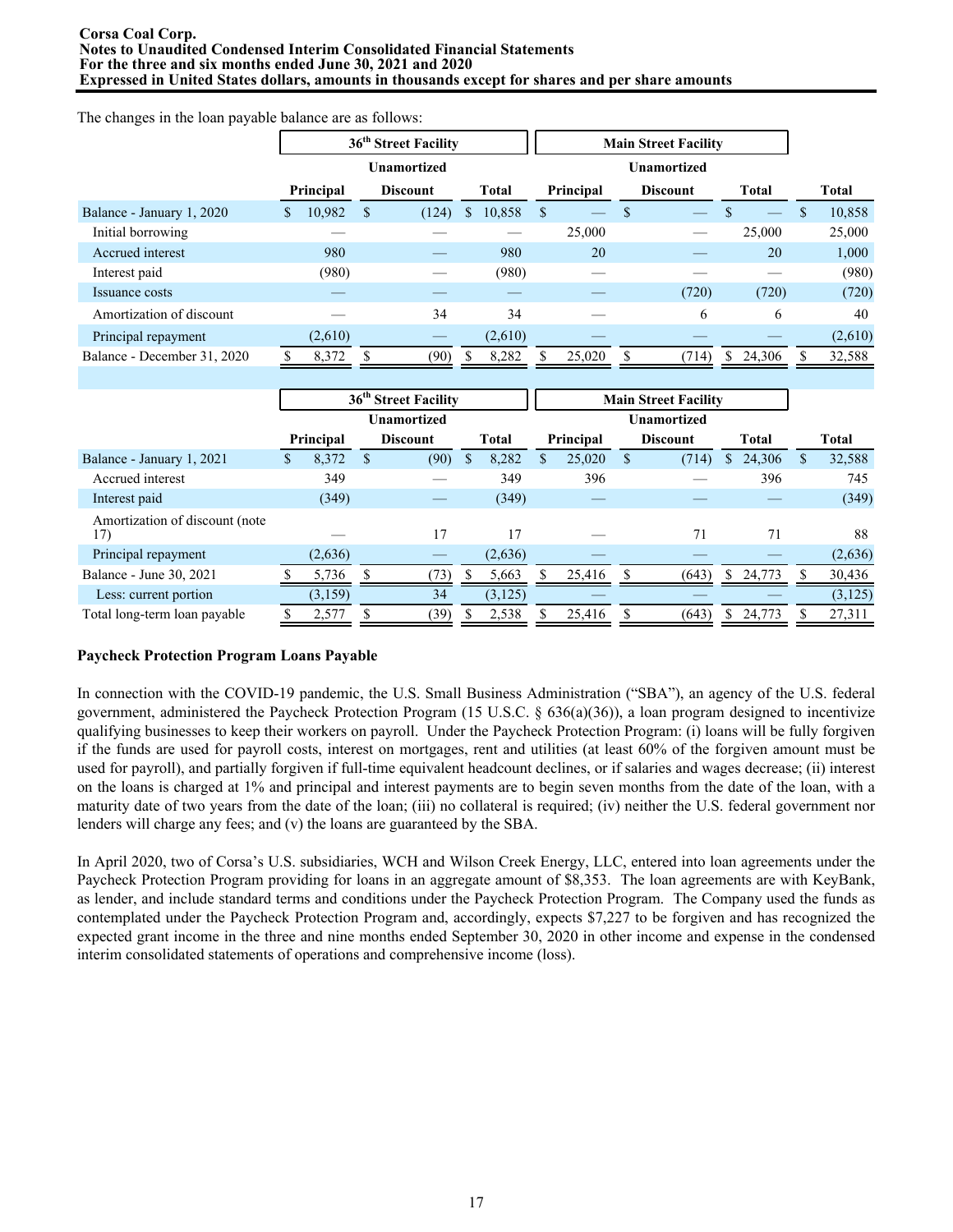# **10. Other Liabilities**

Other liabilities consist of the following:

|                                                | <b>June 30,</b> |   | December 31, |
|------------------------------------------------|-----------------|---|--------------|
|                                                | 2021            |   | 2020         |
| Workers' compensation provision (a)            | 5,969           | S | 6,446        |
| Transportation contract liquidated damages (b) | 201             |   | 394          |
| Other $(c)$                                    | 53              |   | 251          |
|                                                | 6,223           |   | 7,091        |
| Less: current portion $(a,b,c)$                | (1, 392)        |   | (1,625)      |
| <b>Total Other Liabilities</b>                 | 4,831           |   | 5,466        |

- (a) The provision relates to workers' compensation and occupational disease claims that have not yet been paid by the Company. The estimates use an actuarial valuation approach based on historical claims and known events, where such estimates may differ materially from the estimates used herein. The balance that is expected to be settled within the next twelve months is \$1,138. The Company has established separate trust funds with its insurance carriers to pay potential awards and claims related to workers' compensation claims (note 5).
- (b) The Company's subsidiary, PBS Coals, Inc., had contractual agreements with a transportation provider, which indicated minimum levels of coal to be shipped via rail over an expired contract period, which was not met. Corsa acquired these contractual agreements as a result of an acquisition. The balance that is expected to be settled within the next twelve months is \$201.
- (c) Other includes various accruals based on management's best estimate of other matters, all of which are expected to be settled within the next twelve months.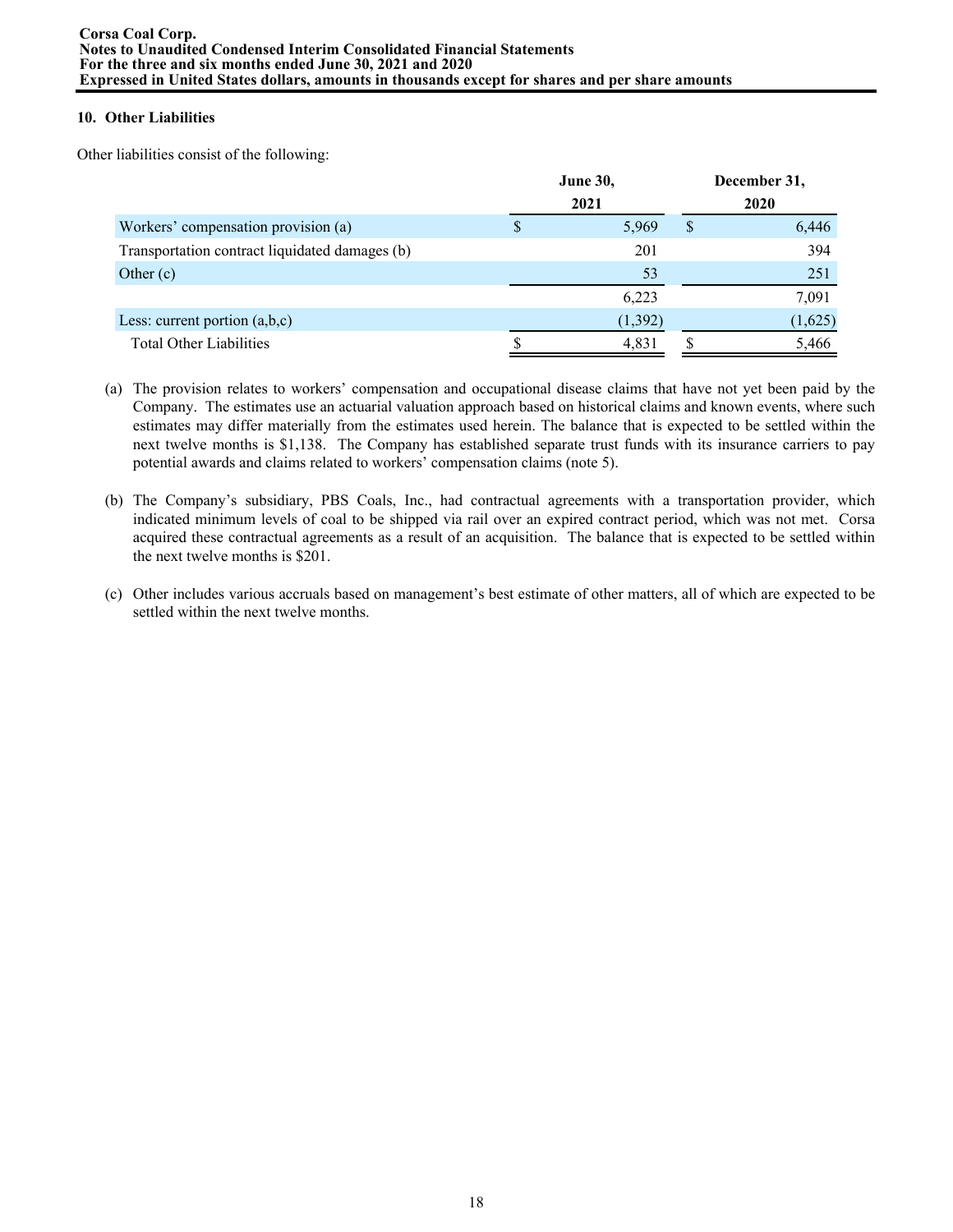## **11. Reclamation and Water Treatment Provision**

The Company's reclamation and water treatment provision arises from its obligations to undertake site reclamation and remediation as well as certain water treatment activities in connection with its historical operations.

The changes to the reclamation and water treatment provision were as follows:

|                                                     |               | <b>Site</b>            |               | Water                 |               |              |
|-----------------------------------------------------|---------------|------------------------|---------------|-----------------------|---------------|--------------|
|                                                     |               | <b>Reclamation and</b> |               | <b>Treatment</b>      |               |              |
|                                                     |               | <b>Remediation (a)</b> |               | <b>Obligation</b> (b) |               | <b>Total</b> |
| Balance - January 1, 2020                           | \$            | 33,848                 | $\mathsf{\$}$ | 25,323                | $\sqrt{\ }$   | 59,171       |
|                                                     |               |                        |               |                       |               |              |
| Costs incurred                                      |               | (1,445)                |               | (1,806)               |               | (3,251)      |
| Change in estimate                                  |               | 3,866                  |               | 6,597                 |               | 10,463       |
| Accretion expense                                   |               | 640                    |               | 486                   |               | 1,126        |
|                                                     |               | 3,061                  |               | 5,277                 |               | 8,338        |
|                                                     |               |                        |               |                       |               |              |
| Balance - December 31, 2020                         | \$            | 36,909                 | \$            | 30,600                | \$            | 67,509       |
|                                                     |               |                        |               |                       |               |              |
| Costs incurred                                      |               | (789)                  |               | (949)                 |               | (1,738)      |
| Accretion expense (note 17)                         |               | 145                    |               | 130                   |               | 275          |
|                                                     |               | (644)                  |               | (819)                 |               | (1, 463)     |
|                                                     |               |                        |               |                       |               |              |
| Balance - June 30, 2021                             | \$            | 36,265                 | \$            | 29,781                | \$            | 66,046       |
|                                                     |               |                        |               |                       |               |              |
| Less: current portion                               |               | (1,229)                |               | (1, 417)              |               | (2,646)      |
| Long-Term Reclamation and Water Treatment Provision | $\mathcal{S}$ | 35,036                 | $\mathbb{S}$  | 28,364                | $\mathbb{S}$  | 63,400       |
|                                                     |               |                        |               |                       |               |              |
| Estimated costs (undiscounted cash flow basis)      | <sup>S</sup>  | 32,754                 | S             | 26,863                | $\mathcal{S}$ | 59,617       |
| End of reclamation period                           |               | $1-21$ years           |               | Perpetual             |               |              |
| Discount rate                                       |               | $0.10\% - 1.47\%$      |               | $0.10\% - 1.45\%$     |               |              |
| Inflation rate                                      |               | 2.0%                   |               | 2.0%                  |               |              |

- (a) Site reclamation and remediation
	- (i) The current portion represents the amount of costs expected to be incurred by the Company within one year from June 30, 2021.
	- (ii) At June 30, 2021, the Company had \$65,440 in surety bonds outstanding to secure reclamation obligations.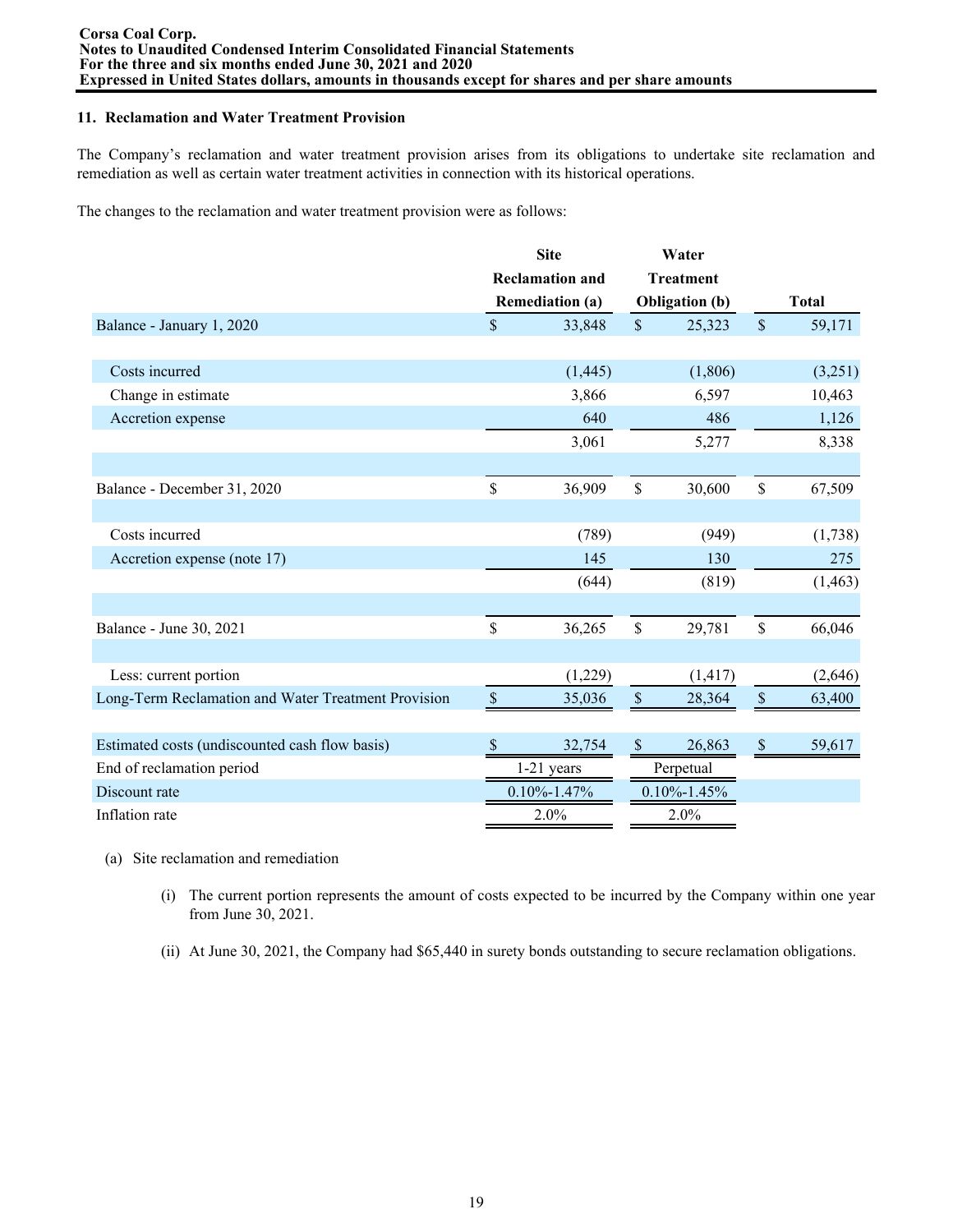## (b) Water treatment obligation

The Company has signed certain agreements with U.S. environmental and regulatory agencies which require the monitoring and treatment of water in areas where the Company is operating or has operated in the past. The Company has the obligation to fund such water treatment activities and has recorded a provision for the total expected costs of such water treatment.

Water treatment costs incurred are offset against the water treatment provision. At each reporting period, the Company makes a determination of the estimated costs of water treatment using assumptions effective as of the end of the reporting period. The change in estimate within the reporting period is charged to cost of sales.

Certain factors may cause the expected water treatment costs to vary materially from the estimates included herein, including, but not limited to, changes in water quality and changes in laws and regulations. The estimates used herein represent management's best estimates as of the end of the reporting period.

The Company was required to establish separate trust funds to ensure water treatment activities would continue after the Company ceased operating in the affected areas. The cash is invested in debt and equity securities and income earned on such funds, under certain circumstances, may be used by the Company to pay for certain water treatment costs once the trust funds have been fully funded. See note  $5(a)$  for a further description of the water treatment trust funds.

The current portion represents the amount of costs expected to be incurred by the Company within one year from June 30, 2021.

# **12. Share Capital**

The authorized capital of the Company consists of an unlimited number of Common Shares without par value and an unlimited number of preferred shares issuable in series, with such rights, privileges, restrictions and conditions as the Board of Directors of the Company may determine from time to time. At June 30, 2021 and December 31, 2020, the Company had 103,275,076 and 94,759,245 Common Shares outstanding, respectively, and no preferred shares outstanding.

On May 31, 2021, QKGI Legacy Holdings, LP ("Legacy QKGI") redeemed 170,316,639 common membership units of Wilson Creek Energy, LLC ("WCE") which entitled Legacy QKGI to a 19% non-controlling interest in the net assets, income and expenses of WCE. The Company elected to satisfy the redemption by issuing 8,515,831 Common Shares and Legacy QKGI no longer has a minority interest in the net assets, income and expenses of WCE.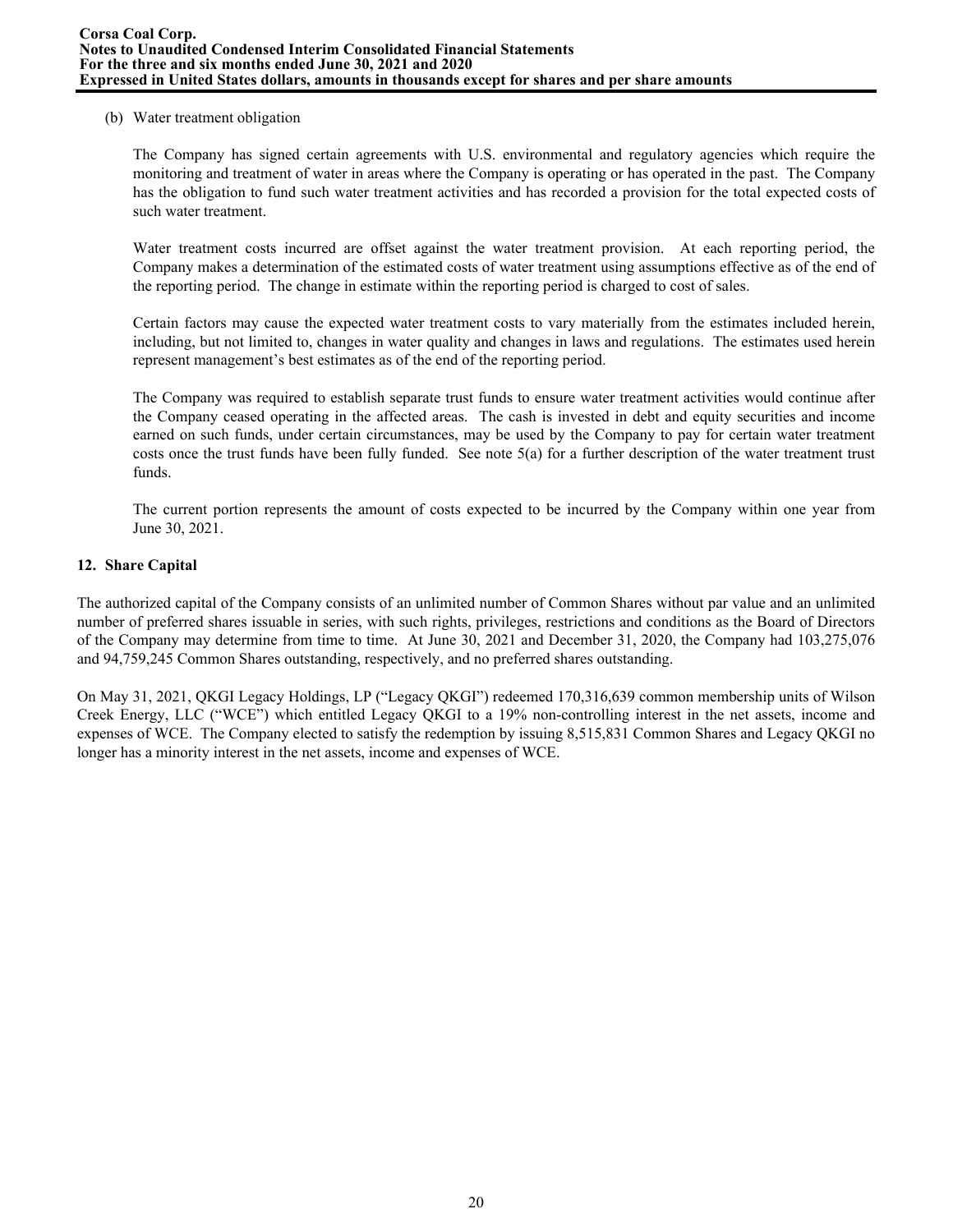# **13. Revenue**

Revenue consists of the following:

|                          |                 | For the three months ended |              |        |     | For the six months ended |                 |        |  |
|--------------------------|-----------------|----------------------------|--------------|--------|-----|--------------------------|-----------------|--------|--|
|                          | <b>June 30,</b> |                            |              |        |     |                          | <b>June 30,</b> |        |  |
|                          | 2021            |                            |              | 2020   |     | 2021                     |                 | 2020   |  |
| Metallurgical coal sales | S               | 29,281                     | <sup>S</sup> | 40,359 | - S | 52,935                   | -S              | 86,522 |  |
| Thermal coal sales       |                 | 428                        |              | 44     |     | 1,219                    |                 | 209    |  |
| Tolling revenue          |                 | 426                        |              | 505    |     | 456                      |                 | 902    |  |
| Limestone sales          |                 | 291                        |              | 316    |     | 435                      |                 | 432    |  |
|                          |                 | 30,426                     |              | 41.224 |     | 55,045                   |                 | 88,065 |  |

The following table displays revenue from contracts with customers and other sources:

|                                       | For the three months ended |        |  |           |  |                 |  | For the six months ended |  |  |
|---------------------------------------|----------------------------|--------|--|-----------|--|-----------------|--|--------------------------|--|--|
|                                       | <b>June 30,</b>            |        |  |           |  | <b>June 30,</b> |  |                          |  |  |
|                                       |                            | 2021   |  | 2020      |  | 2021            |  | 2020                     |  |  |
| Revenue from contracts with customers |                            | 30,122 |  | 40,888 \$ |  | 54,481          |  | 87.479                   |  |  |
| Revenue from other sources            |                            | 304    |  | 336       |  | 564             |  | 586                      |  |  |
|                                       |                            | 30,426 |  | 41.224    |  | 55,045          |  | 88,065                   |  |  |

Revenue from other sources is primarily thermal coal and limestone sold to various customers where control passes upon the loading of the coal or limestone at a point of sale transaction.

Corsa derives revenue from contracts with customers through the transfer of goods and services at a point in time in the following by type and geographical regions:

|                                             |    | For the three months ended June 30, 2021 |         |      |  |                |  |              |  |  |  |  |
|---------------------------------------------|----|------------------------------------------|---------|------|--|----------------|--|--------------|--|--|--|--|
|                                             |    | <b>Metallurgical</b>                     | Thermal |      |  | <b>Tolling</b> |  |              |  |  |  |  |
| Geographic Region                           |    | Coal                                     |         | Coal |  | Revenue        |  | <b>Total</b> |  |  |  |  |
| Asia                                        | \$ | 12.545                                   |         |      |  |                |  | 12,545       |  |  |  |  |
| <b>United States</b>                        |    | 16.736                                   |         | 415  |  | 426            |  | 17.577       |  |  |  |  |
| Total revenue from contracts with customers |    | 29,281                                   |         | 415  |  | 426            |  | 30,122       |  |  |  |  |

|                                             | For the three months ended June 30, 2020 |                      |      |                |                |     |   |        |  |  |  |  |  |  |
|---------------------------------------------|------------------------------------------|----------------------|------|----------------|----------------|-----|---|--------|--|--|--|--|--|--|
|                                             |                                          | <b>Metallurgical</b> |      | <b>Thermal</b> | <b>Tolling</b> |     |   |        |  |  |  |  |  |  |
| <b>Geographic Region</b>                    | Coal                                     |                      | Coal |                | Revenue        |     |   | Total  |  |  |  |  |  |  |
| Asia                                        | S                                        | 23,251               |      |                |                |     | P | 23,251 |  |  |  |  |  |  |
| <b>United States</b>                        |                                          | 13,241               |      | 24             |                | 505 |   | 13,770 |  |  |  |  |  |  |
| South America                               |                                          | 3,867                |      |                |                |     |   | 3,867  |  |  |  |  |  |  |
| Europe                                      |                                          |                      |      |                |                |     |   |        |  |  |  |  |  |  |
| Total revenue from contracts with customers |                                          | 40,359               |      | 24             |                | 505 |   | 40,888 |  |  |  |  |  |  |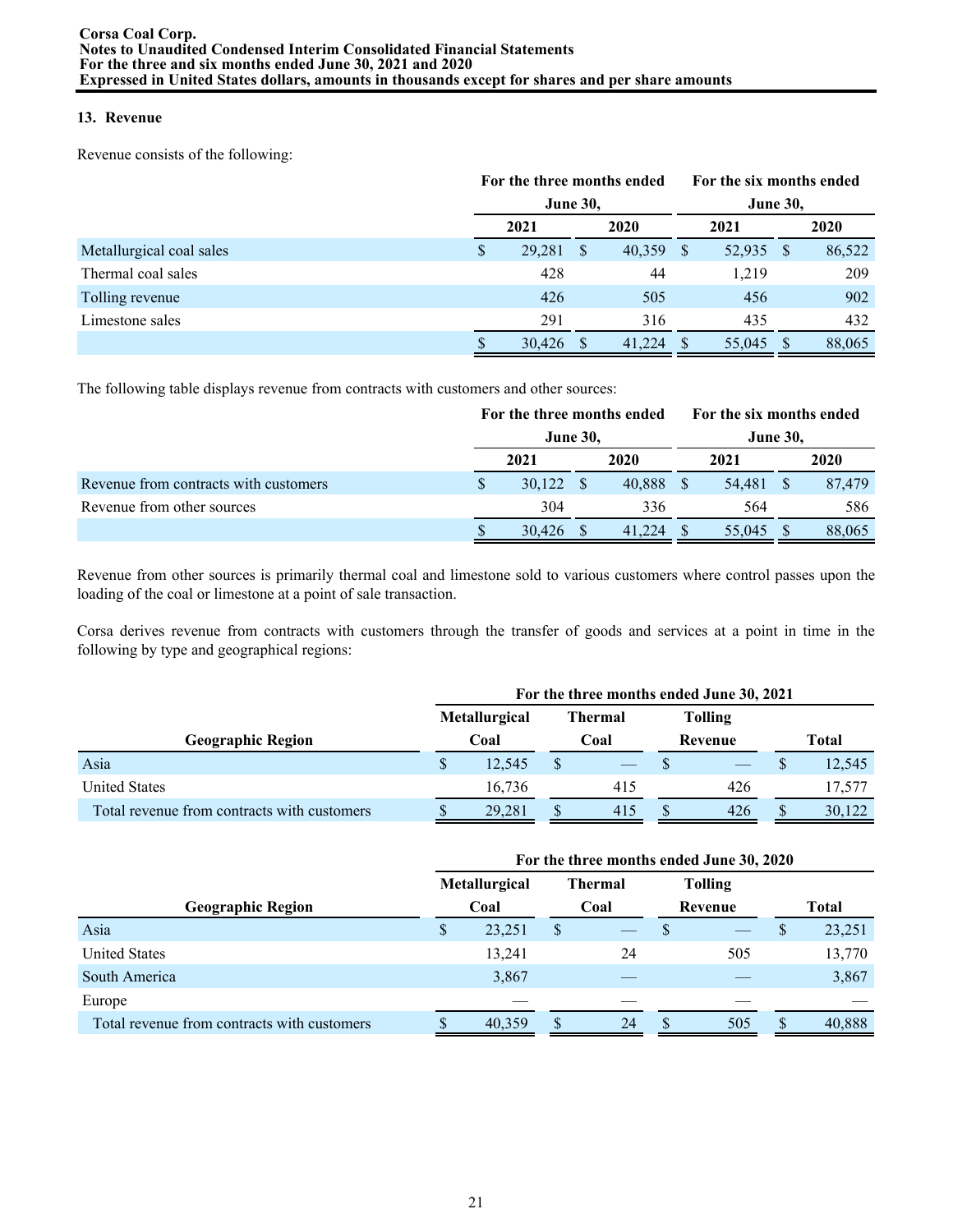#### **Corsa Coal Corp. Notes to Unaudited Condensed Interim Consolidated Financial Statements For the three and six months ended June 30, 2021 and 2020 Expressed in United States dollars, amounts in thousands except for shares and per share amounts**

|                                             | For the six months ended June 30, 2021 |                                        |  |       |   |                |       |        |  |  |  |
|---------------------------------------------|----------------------------------------|----------------------------------------|--|-------|---|----------------|-------|--------|--|--|--|
|                                             |                                        | <b>Metallurgical</b><br><b>Thermal</b> |  |       |   | <b>Tolling</b> |       |        |  |  |  |
| Geographic Region                           |                                        | Coal                                   |  | Coal  |   | Revenue        | Total |        |  |  |  |
| Asia                                        | \$                                     | 18.989                                 |  |       |   |                |       | 18,989 |  |  |  |
| <b>United States</b>                        |                                        | 33,946                                 |  | 1.090 |   | 456            |       | 35,492 |  |  |  |
| Total revenue from contracts with customers |                                        | 52.935                                 |  | 1.090 | S | 456            | S     | 54,481 |  |  |  |

|                                             | For the six months ended June 30, 2020 |        |      |         |         |                |   |        |  |  |  |  |  |  |
|---------------------------------------------|----------------------------------------|--------|------|---------|---------|----------------|---|--------|--|--|--|--|--|--|
|                                             | Metallurgical                          |        |      | Thermal |         | <b>Tolling</b> |   |        |  |  |  |  |  |  |
| <b>Geographic Region</b>                    | Coal                                   |        | Coal |         | Revenue |                |   | Total  |  |  |  |  |  |  |
| Asia                                        | S                                      | 39,226 | \$   |         | S       |                | S | 39,226 |  |  |  |  |  |  |
| <b>United States</b>                        |                                        | 29,815 |      | 55      |         | 902            |   | 30,772 |  |  |  |  |  |  |
| South America                               |                                        | 16,359 |      |         |         |                |   | 16,359 |  |  |  |  |  |  |
| Europe                                      |                                        | 1,122  |      |         |         |                |   | 1,122  |  |  |  |  |  |  |
| Total revenue from contracts with customers |                                        | 86,522 |      | 55      | D       | 902            | S | 87,479 |  |  |  |  |  |  |

# **14. Cost of Sales**

Cost of sales consists of the following:

|                                                         | For the three months ended<br><b>June 30,</b> |        |              |        |               | For the six months ended |              |         |  |  |  |
|---------------------------------------------------------|-----------------------------------------------|--------|--------------|--------|---------------|--------------------------|--------------|---------|--|--|--|
|                                                         |                                               |        |              |        |               | <b>June 30,</b>          |              |         |  |  |  |
|                                                         |                                               | 2021   |              | 2020   |               | 2021                     |              | 2020    |  |  |  |
| Mining and processing costs                             | \$                                            | 21,206 | <sup>S</sup> | 19,493 | <sup>\$</sup> | 40,057                   | <sup>S</sup> | 45,135  |  |  |  |
| Purchased coal costs                                    |                                               | 1,415  |              | 8,797  |               | 2,473                    |              | 13,574  |  |  |  |
| Royalty expense                                         |                                               | 1,208  |              | 1,794  |               | 2,447                    |              | 3,695   |  |  |  |
| Amortization expense                                    |                                               | 4,207  |              | 5,020  |               | 8,056                    |              | 11,524  |  |  |  |
| Transportation costs from preparation plant to customer |                                               | 1,414  |              | 3,878  |               | 2,724                    |              | 9,409   |  |  |  |
| Idle mine expense                                       |                                               | 151    |              | 78     |               | 303                      |              | 165     |  |  |  |
| Tolling costs                                           |                                               | 218    |              | 313    |               | 237                      |              | 572     |  |  |  |
| Limestone costs                                         |                                               | 258    |              | 241    |               | 426                      |              | 340     |  |  |  |
| Change in estimate of reclamation provision             |                                               |        |              | 278    |               |                          |              | 278     |  |  |  |
| Write-off of advance royalties and other assets         |                                               |        |              | (13)   |               |                          |              | 419     |  |  |  |
| Other costs                                             |                                               | 397    |              | 437    |               | 67                       |              | 387     |  |  |  |
| Cost of sales                                           |                                               | 30,474 |              | 40,316 |               | 56,790                   |              | 85,498  |  |  |  |
| Cost of sales - asset impairment                        |                                               |        |              | 41,684 |               |                          |              | 41,684  |  |  |  |
| <b>Total cost of sales</b>                              | \$                                            | 30,474 | \$           | 82,000 | S             | 56,790                   | S            | 127,182 |  |  |  |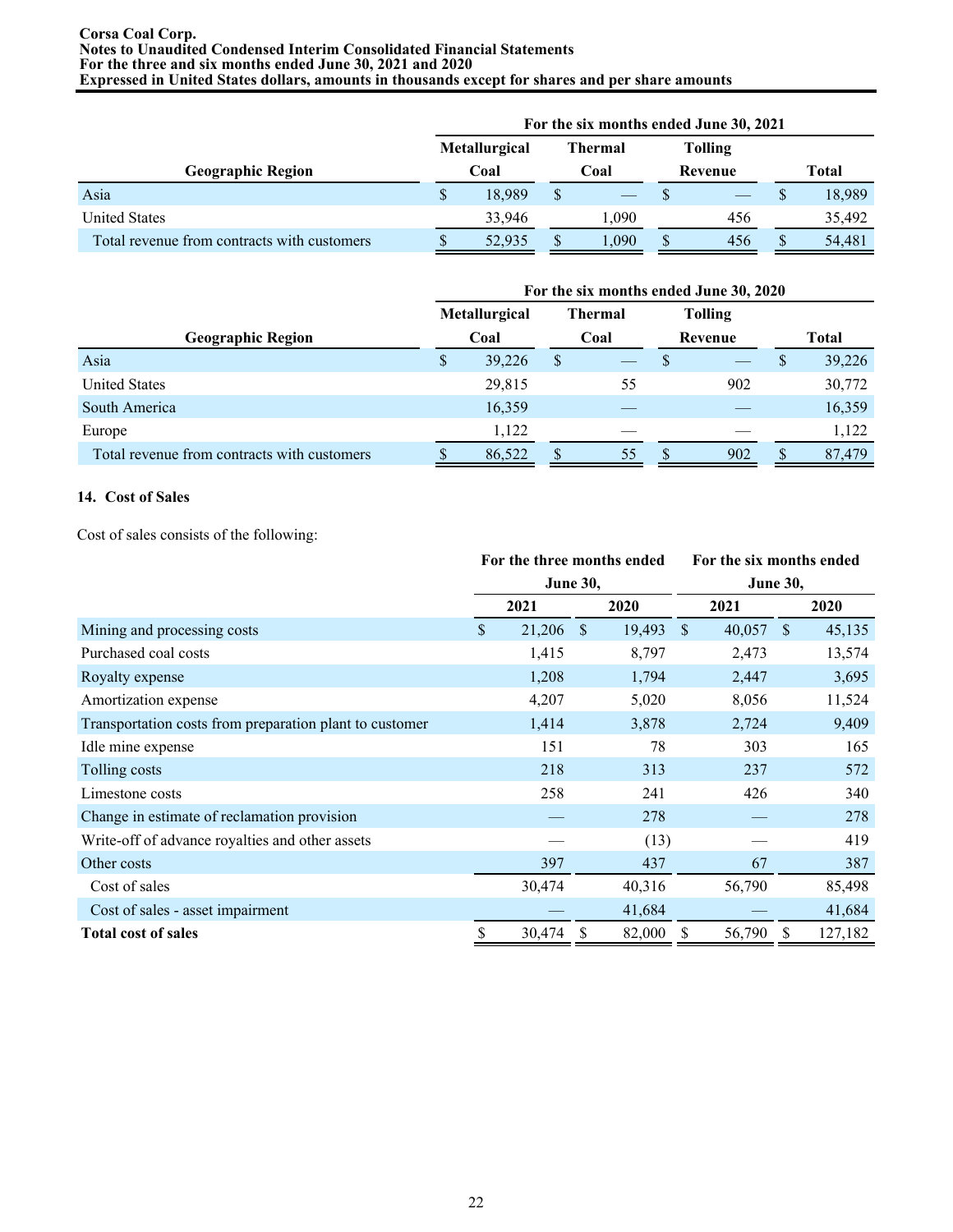## **15. Selling, General and Administrative Expense**

Selling, general and administrative expense consists of the following:

|                                 | For the three months ended |                 |              |            |  | For the six months ended |  |       |  |  |
|---------------------------------|----------------------------|-----------------|--------------|------------|--|--------------------------|--|-------|--|--|
|                                 |                            | <b>June 30,</b> |              |            |  | <b>June 30,</b>          |  |       |  |  |
|                                 |                            | 2021            |              | 2020       |  | 2021                     |  | 2020  |  |  |
| Salaries and other compensation | S                          | 1,023           | <sup>S</sup> | $1,043$ \$ |  | $1,935$ \$               |  | 2,138 |  |  |
| Employee benefits               |                            | 240             |              | 262        |  | 408                      |  | 487   |  |  |
| Selling expense                 |                            | 117             |              | 255        |  | 227                      |  | 112   |  |  |
| Professional fees               |                            | 466             |              | 475        |  | 998                      |  | 963   |  |  |
| Office expenses and insurance   |                            | 289             |              | 356        |  | 540                      |  | 703   |  |  |
| Other                           |                            | 66              |              | 53         |  | 122                      |  | 150   |  |  |
|                                 |                            | 2,201           |              | 2,444      |  | 4,230                    |  | 4,553 |  |  |

#### **16. Stock-Based Compensation**

The Company has a stock option plan and a restricted share unit ("RSU") plan providing for the issuance of stock options and RSUs, respectively, to directors, officers, employees and service providers. The number of Common Shares reserved for issuance under the stock option plan may not exceed 10% of the total number of issued and outstanding Common Shares on a non-diluted basis on the grant date. Additionally, the number of Common Shares that may be acquired under a stock option or RSU granted to a certain participant is determined by the Company's Board of Directors and may not exceed 5% of the total number of issued and outstanding Common Shares on the grant date on a non-diluted basis. The exercise price of the stock options granted shall comply with the requirements of the stock exchange on which the Common Shares are listed (currently the TSX Venture Exchange). The maximum term of any stock option may not exceed five years unless approved by the Company's Board of Directors. Generally, stock options vest over three years. Each RSU granted entitles the participant to receive, from the Company, payment in cash or, at the option of the Company, payment in fully paid Common Shares. For a cash payment, the RSUs will be redeemed by the Company for cash equal to the market value of the Common Shares, determined based on the volume weighted average trading price of a Common Share on the stock exchange during the five trading days immediately preceding the payment date. In the event that the Company elects to satisfy all or part of its payment obligation in fully paid Common Shares, the Company will satisfy the payment obligation with the issuance, or delivery, of fully paid Common Shares on the payment date. No RSUs have been granted, including during the three and six months ended June 30, 2021 and 2020. At June 30, 2021 and 2020, there were 5,458,258 and 2,199,291 stock options available for issuance under the stock option plan, respectively.

The following illustrates the changes in issued and outstanding stock options:

|                             | Number of            | Weighted<br>Average   |
|-----------------------------|----------------------|-----------------------|
|                             | <b>Stock Options</b> | <b>Exercise Price</b> |
|                             | (000's)              | (C\$)                 |
| Balance - January 1, 2020   | 7,959                | \$1.08                |
| Options cancelled/forfeited | (1,233)              | 1.11                  |
| Options expired             | (1, 449)             | 1.00                  |
| Balance - December 31, 2020 | 5,277                | 1.09                  |
| Options cancelled/forfeited | (70)                 | 1.08                  |
| Options expired             | (338)                | 1.40                  |
| Balance - June 30, 2021     | 4,869                | \$1.07                |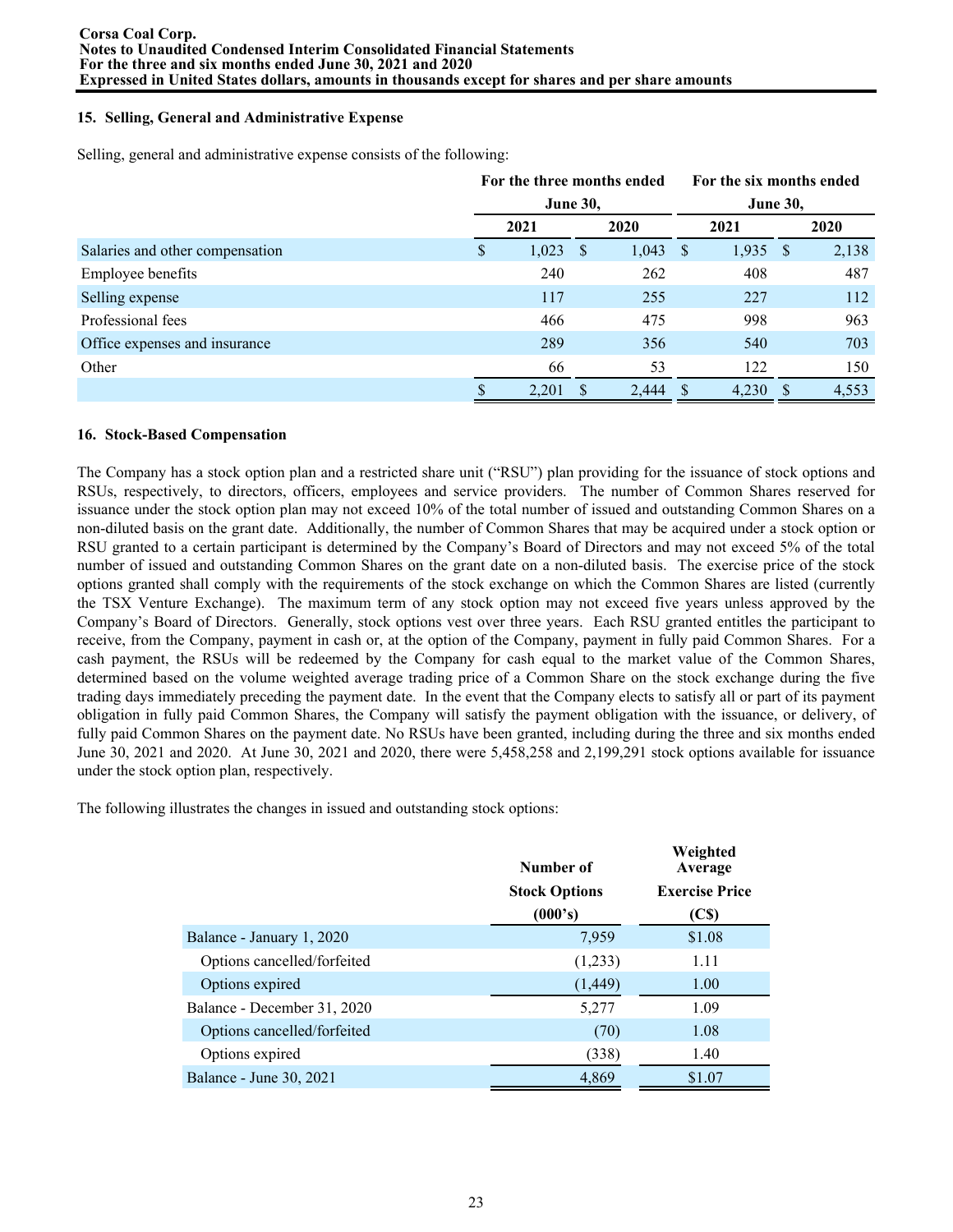For the three and six months ended June 30, 2021 and 2020, the Company recorded stock-based compensation expense on the outstanding stock options, which is included in selling, general and administrative expense, as follows:

|                                  | For the three months ended |                 |      |      |     |                 | For the six months ended |
|----------------------------------|----------------------------|-----------------|------|------|-----|-----------------|--------------------------|
|                                  |                            | <b>June 30.</b> |      |      |     | <b>June 30.</b> |                          |
|                                  | 2021                       |                 | 2020 | 2021 |     |                 | 2020                     |
| Stock-based compensation expense | 42 S                       |                 | 124  |      | 79. |                 | 165                      |

# **17. Finance (Expense) and Income**

Finance (expense) and income included in the condensed interim consolidated statements of operations and comprehensive income (loss) are summarized as follows:

|                                                                     | For the three months ended |              |               |          |                      | For the six months ended |     |         |  |  |  |
|---------------------------------------------------------------------|----------------------------|--------------|---------------|----------|----------------------|--------------------------|-----|---------|--|--|--|
|                                                                     | <b>June 30,</b>            |              |               |          | <b>June 30,</b>      |                          |     |         |  |  |  |
|                                                                     |                            | 2021         |               | 2020     |                      | 2021                     |     | 2020    |  |  |  |
| <b>Finance expense</b>                                              |                            |              |               |          |                      |                          |     |         |  |  |  |
| Amortization of discount on loan payable (note 9)                   | \$                         | $(45)$ \$    |               | $(8)$ \$ |                      | $(88)$ \$                |     | (17)    |  |  |  |
| Amortization of Revolving Credit Facility fees                      |                            | (34)         |               | (35)     |                      | (70)                     |     | (71)    |  |  |  |
| Bond premium expense                                                |                            | (530)        |               | (509)    |                      | (977)                    |     | (877)   |  |  |  |
| Interest expense                                                    |                            | (651)        |               | (500)    |                      | (1,320)                  |     | (1,106) |  |  |  |
| Foreign exchange loss                                               |                            |              |               | (5)      |                      |                          |     | (5)     |  |  |  |
| Accretion on reclamation and water treatment provision<br>(note 11) |                            | (138)        |               | (279)    |                      | (275)                    |     | (560)   |  |  |  |
| Income (loss) on restricted investments                             |                            |              |               | 2,815    |                      |                          |     | (1,323) |  |  |  |
| Total finance (expense) income                                      | $\mathsf{\$}$              | $(1,398)$ \$ |               | 1,479    | $\sqrt{\frac{2}{5}}$ | $(2,730)$ \$             |     | (3,959) |  |  |  |
| <b>Finance income</b>                                               |                            |              |               |          |                      |                          |     |         |  |  |  |
| Interest income                                                     | \$                         |              | \$            | 10       | <sup>\$</sup>        |                          | \$  | 24      |  |  |  |
| Foreign exchange gain                                               |                            | 6            |               |          |                      | 8                        |     |         |  |  |  |
| Income on restricted investments                                    |                            | 1,075        |               |          |                      | 1,474                    |     |         |  |  |  |
| Total finance income                                                | $\mathsf{\$}$              | 1,081        | <sup>\$</sup> | 10       | $\mathbb{S}$         | $1,482$ \$               |     | 24      |  |  |  |
| Net finance (expense) income                                        | \$                         | (317)        | <sup>S</sup>  | 1,489    | \$                   | (1,248)                  | -\$ | (3,935) |  |  |  |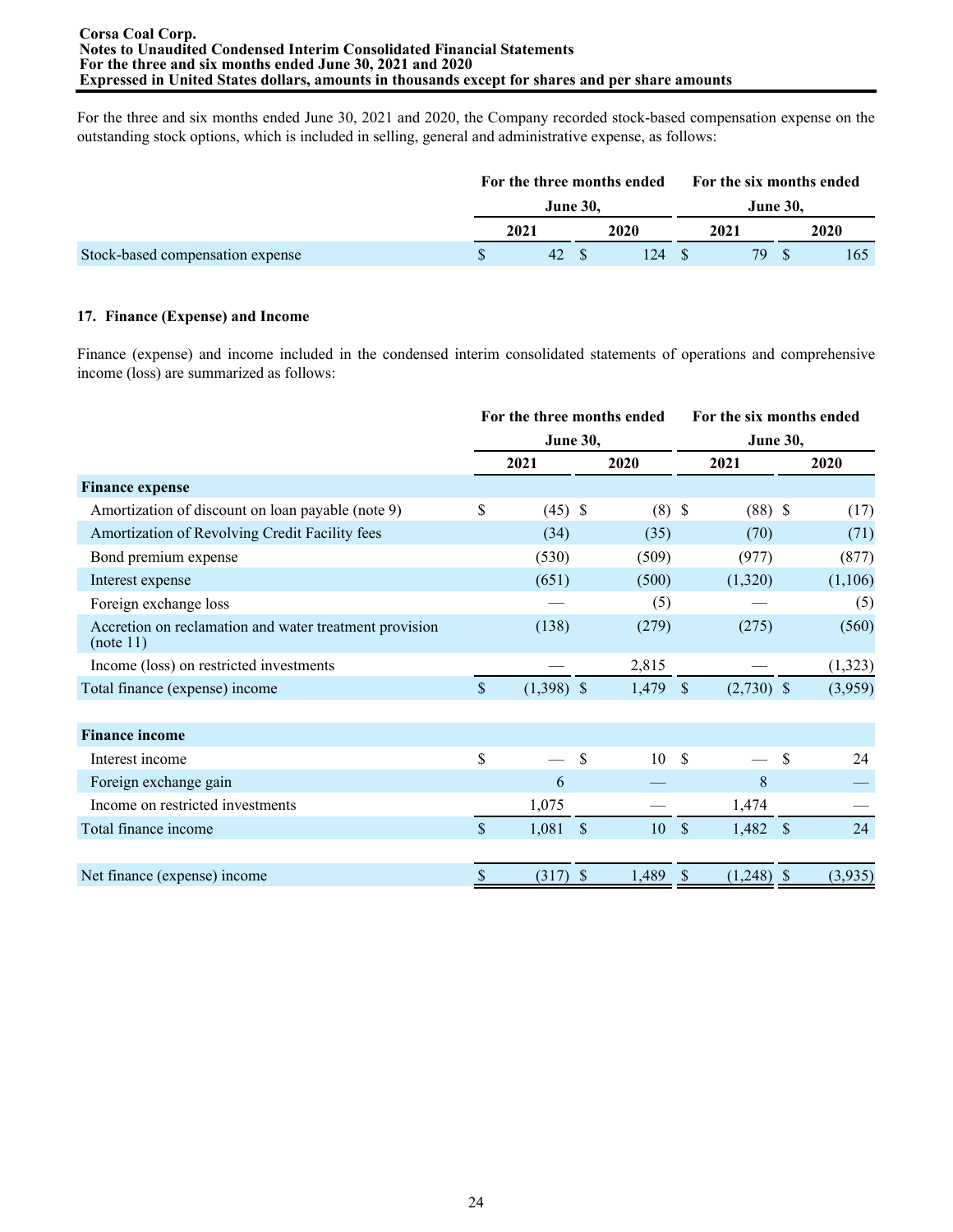## **18. Other Income and Expense**

Other income (expense) of the Company included in the condensed interim consolidated statements of operations and comprehensive income (loss) are summarized below.

|                                              |              | For the three months ended |    |               |                 |       | For the six months ended |             |  |  |  |
|----------------------------------------------|--------------|----------------------------|----|---------------|-----------------|-------|--------------------------|-------------|--|--|--|
|                                              |              | <b>June 30,</b>            |    |               | <b>June 30,</b> |       |                          |             |  |  |  |
|                                              |              | 2021                       |    | 2020          |                 | 2021  |                          | <b>2020</b> |  |  |  |
| Employee retention credit (note 3)           | <sup>S</sup> | 4,409                      | -S | $\frac{1}{2}$ | -S              | 4,409 | -S                       |             |  |  |  |
| Filter cake sales and refuse disposal income |              | 202                        |    | 116           |                 | 400   |                          | 125         |  |  |  |
| Gain on property dispositions                |              | 62                         |    |               |                 | 138   |                          |             |  |  |  |
| Royalty income                               |              | 32                         |    | 76            |                 | 62    |                          | 191         |  |  |  |
| Other                                        |              | 14                         |    | 315           |                 | (66)  |                          | 276         |  |  |  |
|                                              |              | 4.719                      |    | 507           |                 | 4.943 |                          | 592         |  |  |  |

## **19. Earnings per Share**

Basic and diluted earnings (loss) per Common Share is summarized as follows:

|                                                                                   | For the three months ended |                 |    |               |                 | For the six months ended |  |           |  |  |  |
|-----------------------------------------------------------------------------------|----------------------------|-----------------|----|---------------|-----------------|--------------------------|--|-----------|--|--|--|
|                                                                                   |                            | <b>June 30,</b> |    |               | <b>June 30,</b> |                          |  |           |  |  |  |
|                                                                                   |                            | 2021            |    | 2020          |                 | 2021                     |  | 2020      |  |  |  |
| Basic and diluted loss attributable to common shareholders                        |                            | 2,243           |    | $(34,383)$ \$ |                 | $(2,139)$ \$             |  | (40, 539) |  |  |  |
|                                                                                   |                            |                 |    |               |                 |                          |  |           |  |  |  |
| Basic weighted average number of Common Shares<br>outstanding $(000's)$           |                            | 97,660          |    | 94,759        |                 | 96,218                   |  | 94,759    |  |  |  |
| Dilutive effect of stock options (000's)                                          |                            | 51              |    |               |                 |                          |  |           |  |  |  |
| Diluted weighted average number of Common Shares<br>outstanding $(000 \text{°s})$ |                            | 97,711          |    | 94.759        |                 | 96,218                   |  | 94,759    |  |  |  |
|                                                                                   |                            |                 |    |               |                 |                          |  |           |  |  |  |
| Basic earnings (loss) per share                                                   |                            | 0.02            |    | $(0.36)$ \$   |                 | $(0.02)$ \$              |  | (0.43)    |  |  |  |
|                                                                                   |                            |                 |    |               |                 |                          |  |           |  |  |  |
| Diluted earnings (loss) per share                                                 |                            | 0.02            | -S | $(0.36)$ \$   |                 | (0.02)                   |  | (0.43)    |  |  |  |

In periods of net loss, the number of shares used to calculate diluted earnings per share is the same as basic earnings per share; therefore, the effect of the dilutive securities is zero for such periods. For the six months ended June 30, 2021 and the three and six months ended June 30, 2020, there were no instruments, including stock options, which would result in the issuance of Common Shares whose effect would be dilutive on loss per share.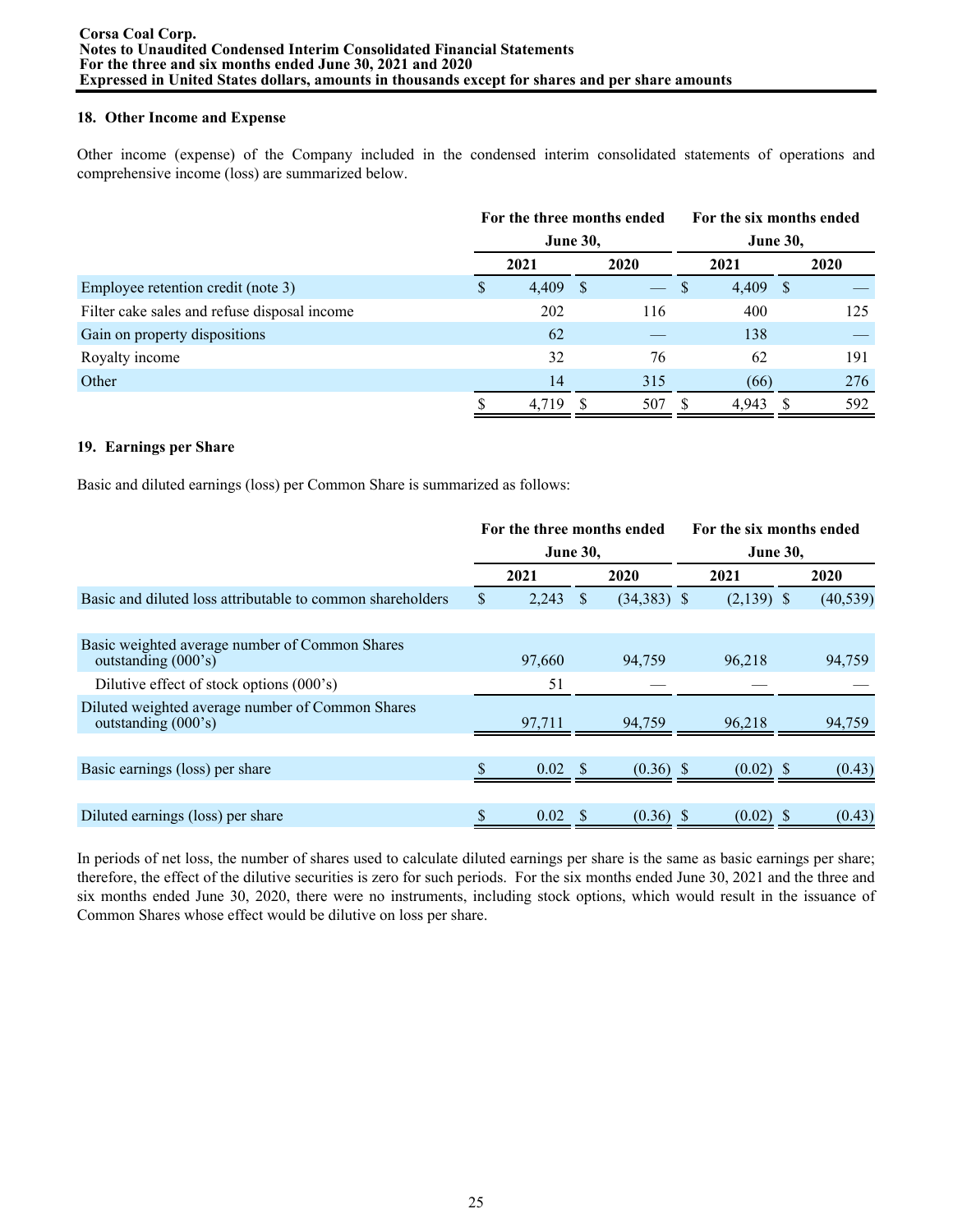## **20. Supplemental Cash Flow Information**

|                                                           | For the three months ended<br><b>June 30,</b> |              |              |          |               | For the six months ended |     |         |  |  |  |
|-----------------------------------------------------------|-----------------------------------------------|--------------|--------------|----------|---------------|--------------------------|-----|---------|--|--|--|
|                                                           |                                               |              |              |          |               | <b>June 30,</b>          |     |         |  |  |  |
|                                                           |                                               | 2021         |              | 2020     |               | 2021                     |     | 2020    |  |  |  |
| Change in working capital balances related to operations: |                                               |              |              |          |               |                          |     |         |  |  |  |
| Accounts receivable                                       | \$                                            | $(7,187)$ \$ |              | 18,303   | -S            | $(8,391)$ \$             |     | 23,099  |  |  |  |
| Prepaid expenses and other current assets                 |                                               | 530          |              | 1,149    |               | 1,459                    |     | 2,626   |  |  |  |
| Inventories                                               |                                               | (937)        |              | (1, 816) |               | (2,692)                  |     | (2,266) |  |  |  |
| Accounts payable and accrued liabilities                  |                                               | 3            |              | (7,655)  |               | 5,204                    |     | (9,286) |  |  |  |
| Other liabilities                                         |                                               | (213)        |              | (146)    |               | (392)                    |     | (540)   |  |  |  |
|                                                           | $\mathbb{S}$                                  | $(7,804)$ \$ |              | 9,835    | - \$          | $(4,812)$ \$             |     | 13,633  |  |  |  |
|                                                           |                                               |              |              |          |               |                          |     |         |  |  |  |
| Cash paid for interest                                    |                                               | 453          |              | 519      |               | 926                      | -\$ | 1,156   |  |  |  |
| Cash paid (received) for income taxes                     |                                               |              |              |          |               |                          |     |         |  |  |  |
|                                                           |                                               |              |              |          |               |                          |     |         |  |  |  |
| Noncash investing and financing activities:               |                                               |              |              |          |               |                          |     |         |  |  |  |
| Lease liabilities                                         |                                               |              |              |          |               |                          |     |         |  |  |  |
| Change in assets                                          | \$                                            |              | S            | 841      | <sup>\$</sup> |                          | S   | 841     |  |  |  |
| Change in liabilities                                     | \$                                            |              |              | 841      | S             |                          |     | 841     |  |  |  |
|                                                           |                                               |              |              |          |               |                          |     |         |  |  |  |
| Purchase of property, plant and equipment                 |                                               |              |              |          |               |                          |     |         |  |  |  |
| Change in assets                                          | \$                                            | $(66)$ \$    |              | 110      | <sup>\$</sup> | $(69)$ \$                |     | 110     |  |  |  |
| Change in liabilities                                     | \$                                            | (66)         | <sup>S</sup> | 110      | S             | (69)                     | S   | 110     |  |  |  |

# **21. Related Party Transactions**

Related party transactions include any transactions with employees, other than amounts earned as a result of their employment, transactions with companies that employees or directors either control or have significant influence over, transactions with companies who are under common control with the Company's controlling shareholder, Quintana Energy Partners L.P. ("QEP"), transactions with companies who are under common control of the Company's minority shareholder, Sev.en Met Coal Corp. ("Sev.en") and transactions with close family members of key management personnel.

Transactions with related parties included in the condensed interim consolidated statement of operations and comprehensive income (loss) and consolidated balance sheets of the Company are summarized below:

|                        | <b>June 30,</b> | For the three months ended |  | For the six months ended<br>June 30, |  |      |
|------------------------|-----------------|----------------------------|--|--------------------------------------|--|------|
|                        | 2021            | 2020                       |  | 2021                                 |  | 2020 |
| Coal sales $(a)$       | $2,275$ \$      |                            |  | $2,275$ \$                           |  |      |
| Supplies purchased (b) | (34)            | (47)                       |  | 71)                                  |  | (74) |
|                        | 2.241           | (47)                       |  | 2.204                                |  | (74) |

- (a) During the three and six months ended June 30, 2021, the Company sold coal to Blackhawk Coal Sales, LLC, which is considered a related party as this entity was acquired by the Company's minority shareholder, Sev.en, on June 1, 2020. These amounts were included in revenue in the condensed interim consolidated financial statements of operations and comprehensive income (loss).
- (b) During the three and six months ended June 30, 2021 and 2020, the Company purchased supplies used in the coal separation process from Quality Magnetite, which is significantly influenced by key management personnel of QEP.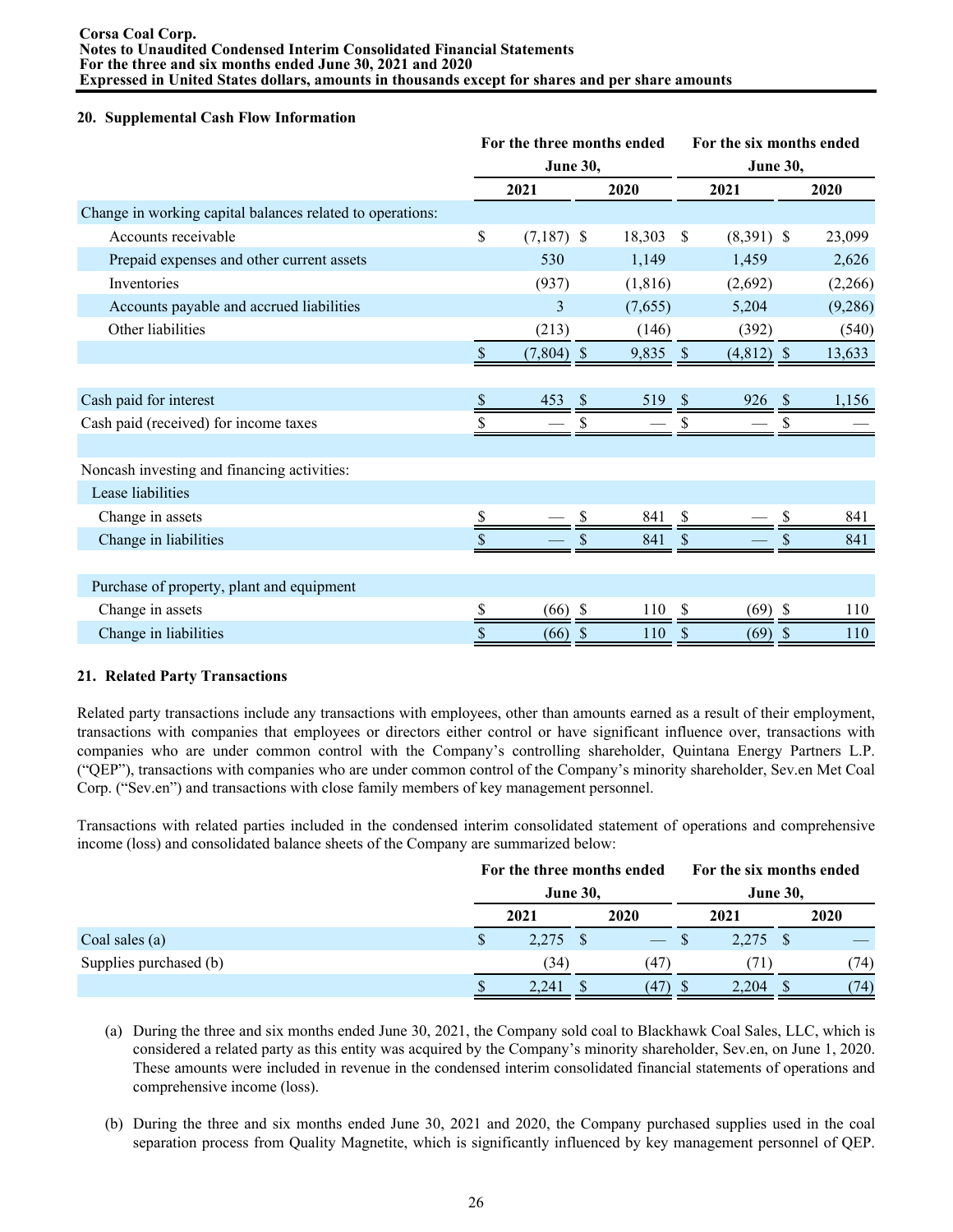These amounts were included in cost of sales in the condensed interim consolidated statements of operations and comprehensive income (loss).

Included in accounts payable and accrued liabilities at June 30, 2021 and December 31, 2020 was \$11 and \$18, respectively, due to related parties. Included in accounts receivable at June 30, 2021 and December 31, 2020 was \$1,275 and \$166, respectively, related to coal sales to Blackhawk Coal Sales, LLC. At December 31, 2020, \$10 was included in accounts receivable related to tax withholdings paid by the Company on behalf of QEP, which were reimbursed in the six months ended June 30, 2021. These amounts are unsecured and non-interest bearing.

# **22. Segment Information**

Management has identified its operating segments based on geographical location and product offerings. Management has identified two distinct operating segments which require separate disclosures under IFRS 8 – *Operating Segments*. The two operating segments, NAPP and the Company's corporate office, are reported on the same basis as the internal reporting of the Company, using accounting policies consistent with the annual consolidated financial statements.

NAPP is a distinct operating segment based on its metallurgical coal operations and location in the U.S. along the Northern Appalachia coal belt. The Company's corporate office provides support and manages the mining investments. The amounts charged for transactions between reportable segments were measured at the exchange value, which represented the amount of consideration established and agreed to by the reportable segments.

|                                              | For the three months ended June 30, 2021 |             |               |                        |  |  |  |
|----------------------------------------------|------------------------------------------|-------------|---------------|------------------------|--|--|--|
|                                              |                                          | <b>NAPP</b> | Corporate     | <b>Total</b>           |  |  |  |
| Revenues                                     | \$                                       | 30,426      | $\mathcal{S}$ | \$<br>30,426           |  |  |  |
| Cost of sales                                |                                          | (30, 474)   |               | (30, 474)              |  |  |  |
| <b>Gross loss</b>                            |                                          | (48)        |               | (48)                   |  |  |  |
| Selling, general and administrative expenses |                                          | (1,274)     | (927)         | (2,201)                |  |  |  |
| <b>Loss from operations</b>                  |                                          | (1,322)     | (927)         | (2,249)                |  |  |  |
| Finance expense                              |                                          | (949)       | (449)         | (1,398)                |  |  |  |
| Finance income                               |                                          | 1,075       | 6             | 1,081                  |  |  |  |
| Other income                                 |                                          | 4,719       |               | 4,719                  |  |  |  |
| Income (loss) before tax                     |                                          | 3,523       | (1,370)       | 2,153                  |  |  |  |
| Current income tax expense                   |                                          |             |               |                        |  |  |  |
| Deferred income tax expense                  |                                          |             |               |                        |  |  |  |
| Provision for income taxes                   |                                          |             |               |                        |  |  |  |
| Net income (loss)                            | \$                                       | 3,523       | (1,370)<br>\$ | 2,153<br>$\mathcal{S}$ |  |  |  |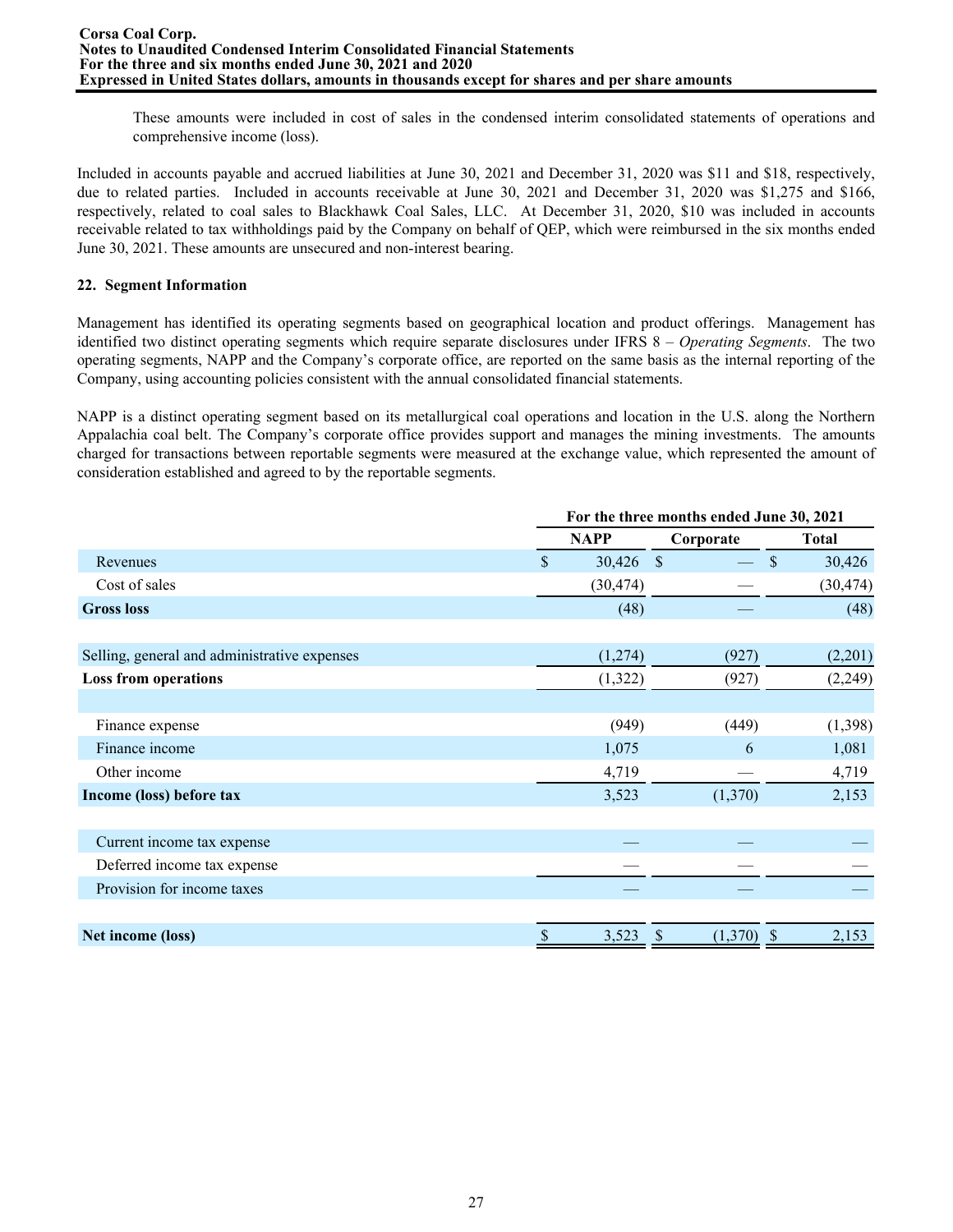#### **Corsa Coal Corp. Notes to Unaudited Condensed Interim Consolidated Financial Statements For the three and six months ended June 30, 2021 and 2020 Expressed in United States dollars, amounts in thousands except for shares and per share amounts**

|                                              |      | For the three months ended June 30, 2020 |                    |              |  |  |  |  |
|----------------------------------------------|------|------------------------------------------|--------------------|--------------|--|--|--|--|
|                                              |      | <b>NAPP</b>                              | Corporate          | <b>Total</b> |  |  |  |  |
| Revenues                                     |      | 41,224                                   | $\mathcal{S}$      | \$<br>41,224 |  |  |  |  |
| Cost of sales                                |      | (40,316)                                 |                    | (40,316)     |  |  |  |  |
| Cost of sales - asset impairment             |      | (41, 684)                                |                    | (41, 684)    |  |  |  |  |
| Total cost of sales                          |      | (82,000)                                 |                    | (82,000)     |  |  |  |  |
| <b>Gross loss</b>                            |      | (40,776)                                 |                    | (40, 776)    |  |  |  |  |
| Selling, general and administrative expenses |      | (1,674)                                  | (770)              | (2, 444)     |  |  |  |  |
| <b>Loss from operations</b>                  |      | (42, 450)                                | (770)              | (43,220)     |  |  |  |  |
| Finance expense                              |      | 1,854                                    | (375)              | 1,479        |  |  |  |  |
| Finance income                               |      | 10                                       |                    | 10           |  |  |  |  |
| Other income (expense)                       |      | 507                                      |                    | 507          |  |  |  |  |
| Loss before tax                              |      | (40,079)                                 | (1,145)            | (41, 224)    |  |  |  |  |
|                                              |      |                                          |                    |              |  |  |  |  |
| Current income tax (benefit) expense         |      |                                          | 89                 | 89           |  |  |  |  |
| Deferred income tax expense                  |      |                                          |                    |              |  |  |  |  |
| Provision for income taxes                   |      |                                          | 89                 | 89           |  |  |  |  |
| <b>Net loss</b>                              | $\$$ | (40,079)                                 | $(1,234)$ \$<br>\$ | (41, 313)    |  |  |  |  |

|                                              | For the six months ended June 30, 2021 |             |                    |    |              |  |  |  |
|----------------------------------------------|----------------------------------------|-------------|--------------------|----|--------------|--|--|--|
|                                              |                                        | <b>NAPP</b> | Corporate          |    | <b>Total</b> |  |  |  |
| Revenues                                     | $\mathsf{\$}$                          | 55,045 \$   |                    | \$ | 55,045       |  |  |  |
| Cost of sales                                |                                        | (56,790)    |                    |    | (56,790)     |  |  |  |
| <b>Gross loss</b>                            |                                        | (1,745)     |                    |    | (1,745)      |  |  |  |
|                                              |                                        |             |                    |    |              |  |  |  |
| Selling, general and administrative expenses |                                        | (2,375)     | (1, 855)           |    | (4,230)      |  |  |  |
| <b>Loss from operations</b>                  |                                        | (4,120)     | (1, 855)           |    | (5,975)      |  |  |  |
|                                              |                                        |             |                    |    |              |  |  |  |
| Finance expense                              |                                        | (1,792)     | (938)              |    | (2,730)      |  |  |  |
| Finance income                               |                                        | 1,474       | 8                  |    | 1,482        |  |  |  |
| Other income                                 |                                        | 4,943       |                    |    | 4,943        |  |  |  |
| Income (loss) before tax                     |                                        | 505         | (2,785)            |    | (2,280)      |  |  |  |
|                                              |                                        |             |                    |    |              |  |  |  |
| Current income tax expense                   |                                        |             |                    |    |              |  |  |  |
| Deferred income tax expense                  |                                        |             |                    |    |              |  |  |  |
| Provision for income taxes                   |                                        |             |                    |    |              |  |  |  |
|                                              |                                        |             |                    |    |              |  |  |  |
| Net income (loss)                            | $\$$                                   | 505         | \$<br>$(2,785)$ \$ |    | (2,280)      |  |  |  |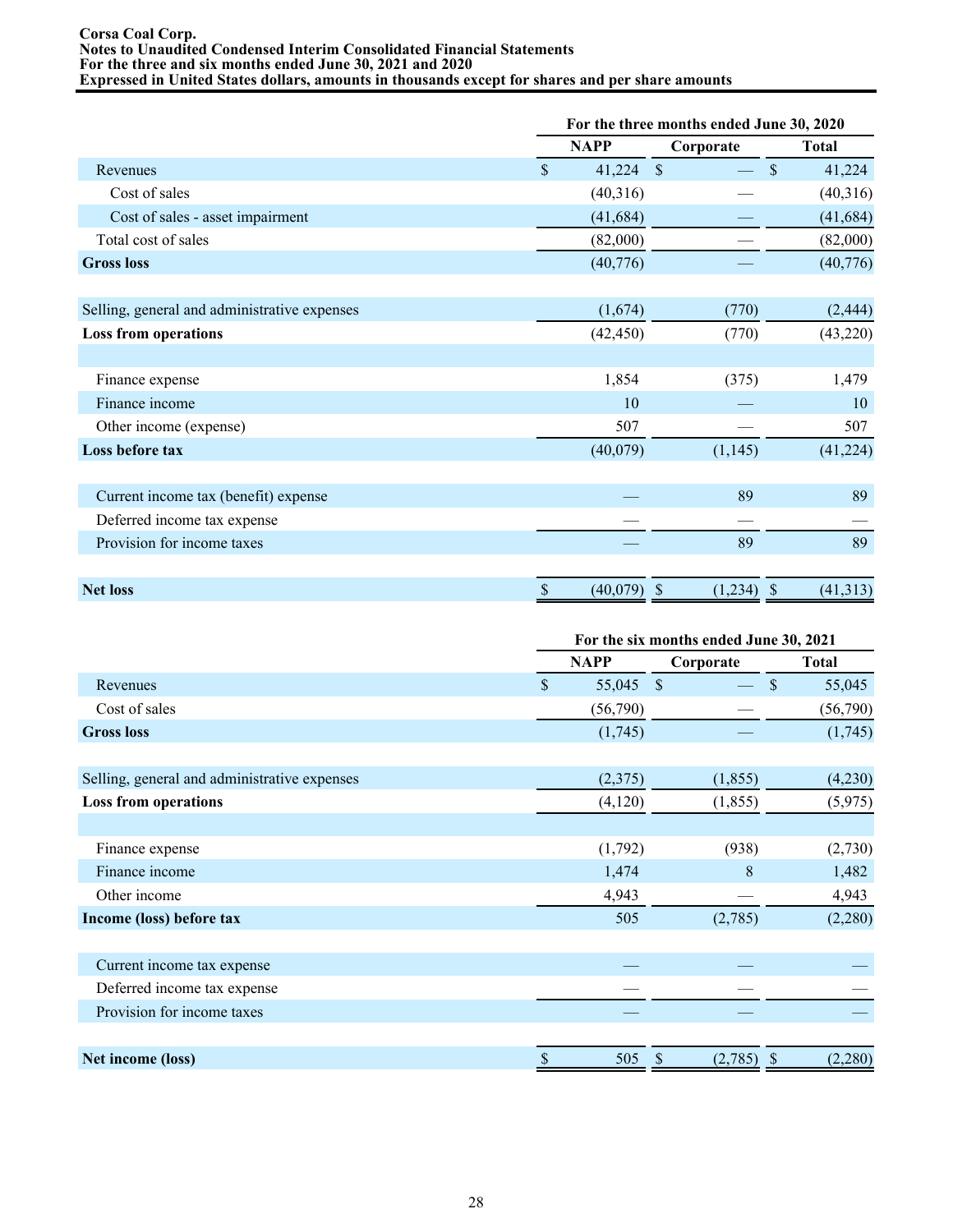#### **Corsa Coal Corp. Notes to Unaudited Condensed Interim Consolidated Financial Statements For the three and six months ended June 30, 2021 and 2020 Expressed in United States dollars, amounts in thousands except for shares and per share amounts**

|                                              | For the six months ended June 30, 2020 |             |                |                         |  |  |  |  |
|----------------------------------------------|----------------------------------------|-------------|----------------|-------------------------|--|--|--|--|
|                                              |                                        | <b>NAPP</b> | Corporate      | <b>Total</b>            |  |  |  |  |
| Revenues                                     | $\mathsf{\$}$                          | 88,065      | $\mathcal{S}$  | $\mathcal{S}$<br>88,065 |  |  |  |  |
| Cost of sales                                |                                        | (85, 498)   |                | (85, 498)               |  |  |  |  |
| Cost of sales - asset impairment             |                                        | (41, 684)   |                | (41, 684)               |  |  |  |  |
| Total cost of sales                          |                                        | (127, 182)  |                | (127, 182)              |  |  |  |  |
| <b>Gross loss</b>                            |                                        | (39,117)    |                | (39,117)                |  |  |  |  |
|                                              |                                        |             |                |                         |  |  |  |  |
| Selling, general and administrative expenses |                                        | (2,973)     | (1,580)        | (4, 553)                |  |  |  |  |
| <b>Loss from operations</b>                  |                                        | (42,090)    | (1,580)        | (43, 670)               |  |  |  |  |
|                                              |                                        |             |                |                         |  |  |  |  |
| Finance expense                              |                                        | (3,150)     | (809)          | (3,959)                 |  |  |  |  |
| Finance income                               |                                        | 24          |                | 24                      |  |  |  |  |
| Other income (expense)                       |                                        | 593         | (1)            | 592                     |  |  |  |  |
| Loss before tax                              |                                        | (44, 623)   | (2,390)        | (47, 013)               |  |  |  |  |
|                                              |                                        |             |                |                         |  |  |  |  |
| Current income tax (benefit) expense         |                                        |             | 89             | 89                      |  |  |  |  |
| Deferred income tax expense                  |                                        |             |                |                         |  |  |  |  |
| Provision for income taxes                   |                                        |             | 89             | 89                      |  |  |  |  |
|                                              |                                        |             |                |                         |  |  |  |  |
| <b>Net loss</b>                              | $\mathcal{S}$                          | (44, 623)   | (2, 479)<br>-S | (47, 102)<br>-S         |  |  |  |  |

All of the Company's mining properties are located in the U.S. The following geographic data includes revenues, net income (loss), non-current assets, total assets and total liabilities:

|                   | For the three months ended |        |  |                 |  | For the three months ended |  |          |                      |       |  |          |
|-------------------|----------------------------|--------|--|-----------------|--|----------------------------|--|----------|----------------------|-------|--|----------|
|                   | <b>June 30, 2021</b>       |        |  |                 |  |                            |  |          | <b>June 30, 2020</b> |       |  |          |
|                   |                            | USA    |  | Total<br>Canada |  | USA                        |  | Canada   |                      | Total |  |          |
| Revenue           |                            | 30.426 |  |                 |  | 30.426                     |  | 41.224   |                      |       |  | 41.      |
| Net income (loss) |                            | 2.322  |  | 169             |  | 2,153                      |  | (40.821) |                      | (492) |  | (41,313) |

|          |        | For the six months ended |               | For the six months ended |                      |                                   |  |  |  |  |
|----------|--------|--------------------------|---------------|--------------------------|----------------------|-----------------------------------|--|--|--|--|
|          |        | <b>June 30, 2021</b>     |               |                          | <b>June 30, 2020</b> |                                   |  |  |  |  |
|          | USA    | Canada                   | Total         | USA                      | Canada               | Total                             |  |  |  |  |
| Revenue  | 55,045 |                          | 55,045        | 88,065                   |                      | 88,065<br>D                       |  |  |  |  |
| Net loss | 978)   | (302)                    | (2,280)<br>۰D | (46, 143)                | (959)                | $\langle 47$<br>.102 <sup>1</sup> |  |  |  |  |

|                          |         | At June 30, 2021 | <b>At December 31, 2020</b> |              |         |        |     |  |                |
|--------------------------|---------|------------------|-----------------------------|--------------|---------|--------|-----|--|----------------|
|                          | USA     |                  | Canada                      | Total        | USA     | Canada |     |  | <b>Total</b>   |
| Non-current assets       | 163,449 |                  |                             | 163,449      | 167.638 |        |     |  | 167,638        |
| Total assets             | 207,563 |                  | 354                         | 207.917<br>S | 210.126 |        | 26  |  | 210,152        |
| <b>Total liabilities</b> | 122.278 |                  |                             | 22.401       | 319     |        | 116 |  | $\angle 2,435$ |